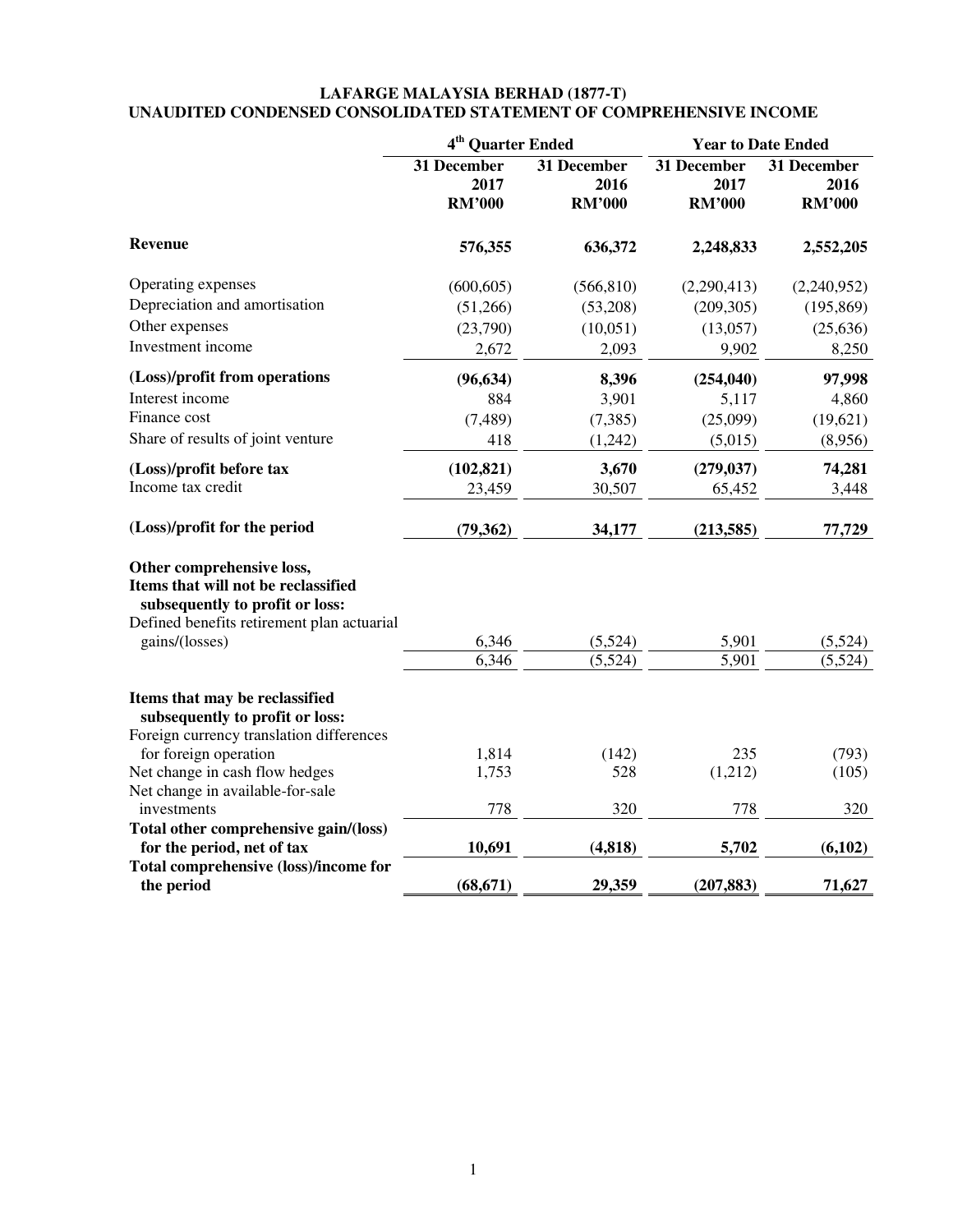## **LAFARGE MALAYSIA BERHAD (1877-T) UNAUDITED CONDENSED CONSOLIDATED STATEMENT OF COMPREHENSIVE INCOME**

|                                                              | 4 <sup>th</sup> Quarter Ended        |                                      | <b>Year to Date Ended</b>            |                                      |  |
|--------------------------------------------------------------|--------------------------------------|--------------------------------------|--------------------------------------|--------------------------------------|--|
|                                                              | 31 December<br>2017<br><b>RM'000</b> | 31 December<br>2016<br><b>RM'000</b> | 31 December<br>2017<br><b>RM'000</b> | 31 December<br>2016<br><b>RM'000</b> |  |
| (Loss)/profit attributable to:                               |                                      |                                      |                                      |                                      |  |
| Owners of the Company                                        | (80, 124)                            | 33,938                               | (215,160)                            | 76,673                               |  |
| Non-controlling interests                                    | 762                                  | 239                                  | 1,575                                | 1,056                                |  |
|                                                              | (79,362)                             | 34,177                               | (213, 585)                           | 77,729                               |  |
| <b>Total comprehensive (loss)/income</b><br>attributable to: |                                      |                                      |                                      |                                      |  |
| Owners of the Company                                        | (69, 497)                            | 29,230                               | (209, 493)                           | 70,681                               |  |
| Non-controlling interests                                    | 826                                  | 129                                  | 1,610                                | 946                                  |  |
|                                                              | (68, 671)                            | 29,359                               | (207, 883)                           | 71,627                               |  |
| Basic and diluted (loss)/earnings per<br>share (sen)         | (9.4)                                | 4.0                                  | (25.3)                               | 9.0                                  |  |

*(The Unaudited Condensed Consolidated Statement of Comprehensive Income should be read in conjunction with the audited financial statements for the year ended 31st December 2016 and the accompanying explanatory notes attached to the interim financial statements)*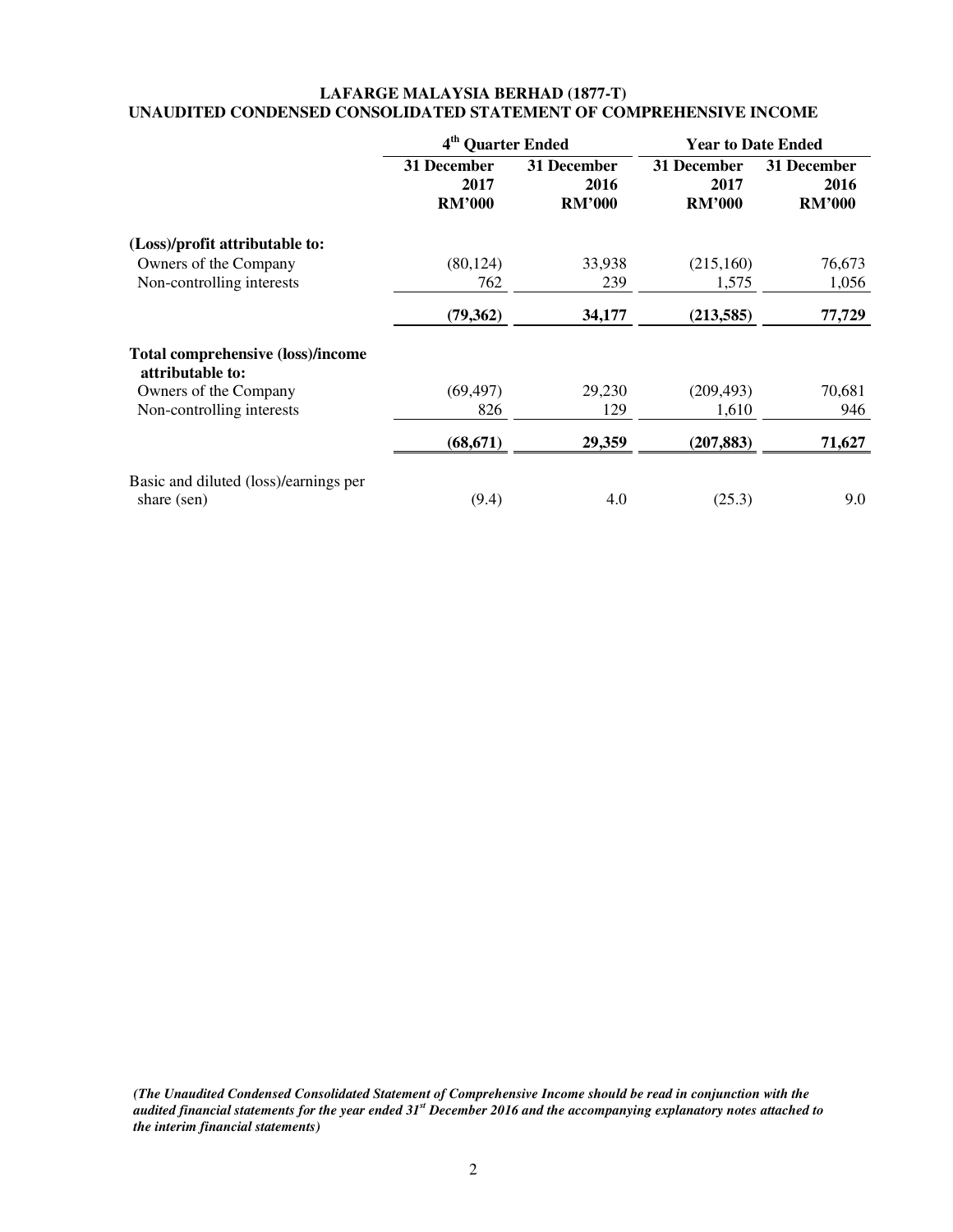#### **LAFARGE MALAYSIA BERHAD (1877-T) UNAUDITED CONDENSED CONSOLIDATED STATEMENT OF FINANCIAL POSITION**

|                                              | <b>Note</b> | As at<br><b>31 December</b><br>2017<br><b>RM'000</b> | As at<br>31 December<br>2016<br><b>RM'000</b> |
|----------------------------------------------|-------------|------------------------------------------------------|-----------------------------------------------|
| <b>ASSETS</b>                                |             |                                                      |                                               |
| Non-current assets                           |             |                                                      |                                               |
| Property, plant and equipment                |             | 1,734,758                                            | 1,741,323                                     |
| Investment property                          |             | 3,135                                                | 3,139                                         |
| Prepaid lease payments on leasehold land     |             | 71,974                                               | 79,116                                        |
| Goodwill on consolidation                    |             | 1,396,134                                            | 1,396,134                                     |
| Other intangible assets                      |             | 20,299                                               | 23,156                                        |
| Investment in joint venture                  |             | 20,249                                               | 25,710                                        |
| Other financial assets                       |             | 3,209                                                | 2,491                                         |
| Deferred tax assets                          |             | 61,255                                               | 15,856                                        |
|                                              |             | 3,311,013                                            | 3,286,925                                     |
| <b>Current</b> assets                        |             |                                                      |                                               |
| Inventories                                  |             | 358,964                                              | 280,048                                       |
| Current tax assets                           |             | 83,100                                               | 59,607                                        |
| Trade receivables                            |             | 408,819                                              | 441,781                                       |
| Other receivables and prepaid expenses       |             | 70,664                                               | 32,145                                        |
| Amounts owing by holding and other related   |             |                                                      |                                               |
| companies                                    |             | 23,085                                               | 16,617                                        |
| Derivative financial assets                  |             | 69                                                   | 345                                           |
| Cash and bank balances                       |             | 99,906                                               | 206,188                                       |
|                                              |             | 1,044,607                                            | 1,036,731                                     |
| <b>Total assets</b>                          |             | 4,355,620                                            | 4,323,656                                     |
| <b>EQUITY AND LIABILITIES</b>                |             |                                                      |                                               |
| Share capital and reserves                   |             |                                                      |                                               |
| Share capital                                |             | 1,950,692                                            | 849,695                                       |
| Reserves:                                    |             |                                                      |                                               |
| Share premium                                |             |                                                      | 1,067,199                                     |
| Capital redemption reserve                   |             |                                                      | 33,798                                        |
| Exchange equalisation reserve                |             | 27,869                                               | 27,634                                        |
| Investments revaluation reserve              |             | 1,134                                                | 356                                           |
| Hedging reserve                              |             | (1, 192)                                             | 20                                            |
| Retained earnings                            |             | 870,704                                              | 1,079,998                                     |
| Equity attributable to owners of the Company |             | 2,849,207                                            | 3,058,700                                     |
| Non-controlling interests                    |             | 6,540                                                | 4,930                                         |
| Total equity                                 |             | 2,855,747                                            | 3,063,630                                     |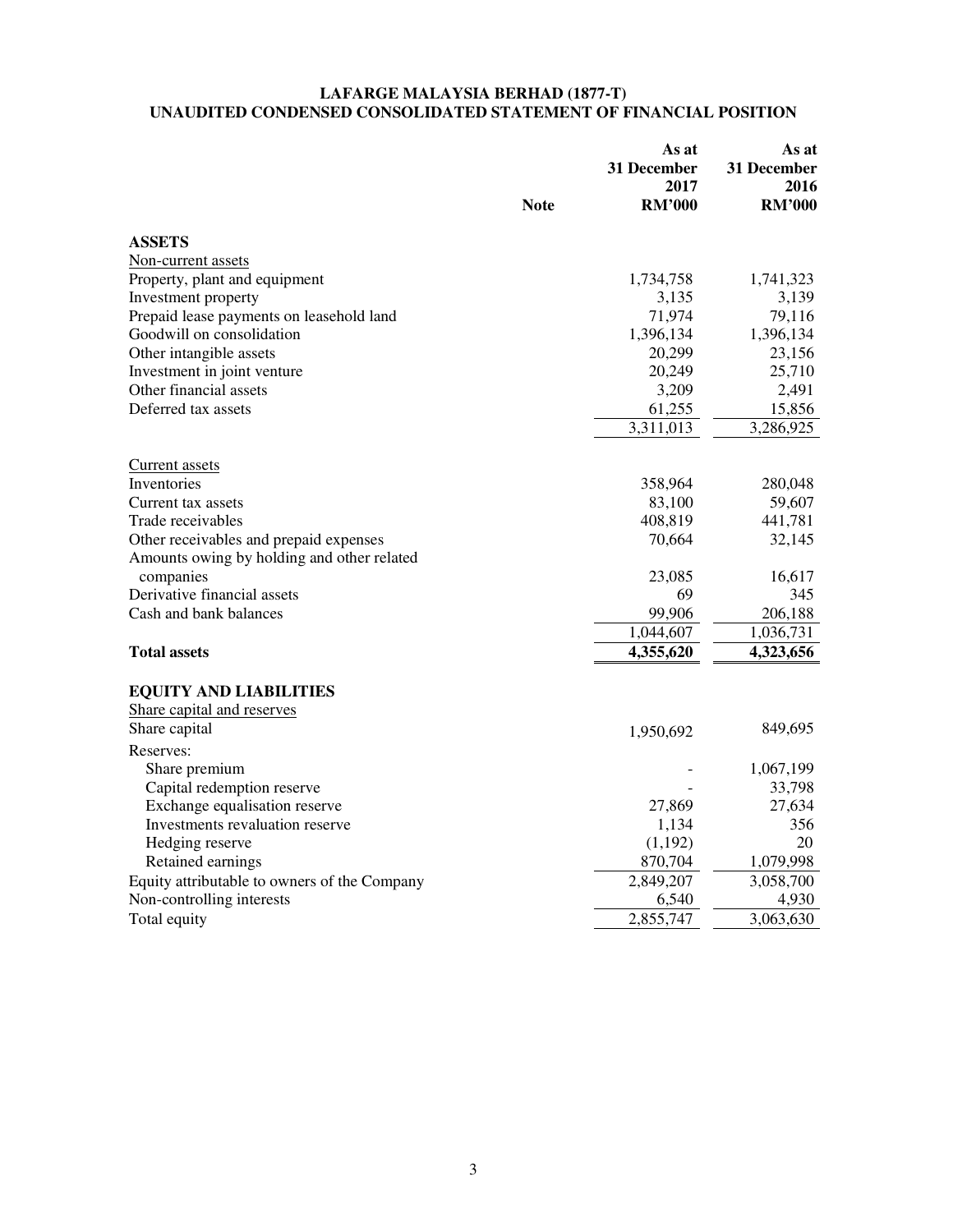## **LAFARGE MALAYSIA BERHAD (1877-T) UNAUDITED CONDENSED CONSOLIDATED STATEMENT OF FINANCIAL POSITION**

|                                                        |             | As at<br>31 December<br>2017 | As at<br>31 December<br>2016 |
|--------------------------------------------------------|-------------|------------------------------|------------------------------|
|                                                        | <b>Note</b> | <b>RM'000</b>                | <b>RM'000</b>                |
| Non-current liabilities                                |             |                              |                              |
| <b>Borrowings</b>                                      | B7          | 279,387                      |                              |
| Retirement benefits                                    |             | 71,514                       | 80,070                       |
| Deferred tax liabilities                               |             | 117,205                      | 152,976                      |
|                                                        |             | 468,106                      | 233,046                      |
| <b>Current liabilities</b>                             |             |                              |                              |
| Trade payables                                         |             | 504,852                      | 476,338                      |
| Other payables and accrued expenses                    |             | 236,200                      | 179,108                      |
| Amounts owing to holding and other related             |             |                              |                              |
| companies                                              |             | 82,631                       | 23,313                       |
| <b>Borrowings</b>                                      | B7          | 205,000                      | 347,470                      |
| Derivative financial liabilities                       |             | 1,643                        |                              |
| Current tax liabilities                                |             | 1,441                        | 751                          |
|                                                        |             | 1,031,767                    | 1,026,980                    |
| <b>Total liabilities</b>                               |             | 1,499,873                    | 1,260,026                    |
| <b>Total equity and liabilities</b>                    |             | 4,355,620                    | 4,323,656                    |
| Net assets per share attributable to ordinary equity   |             |                              |                              |
| holders of the Company (RM)                            |             | 3.35                         | 3.60                         |
| Net tangible assets per share attributable to ordinary |             |                              |                              |
| equity holders of the Company (RM)                     |             | 1.69                         | 1.93                         |

*(The Unaudited Condensed Consolidated Statement of Financial Position should be read in conjunction with the audited financial statements for the year ended 31st December 2016 and the accompanying explanatory notes attached to the interim financial statements)*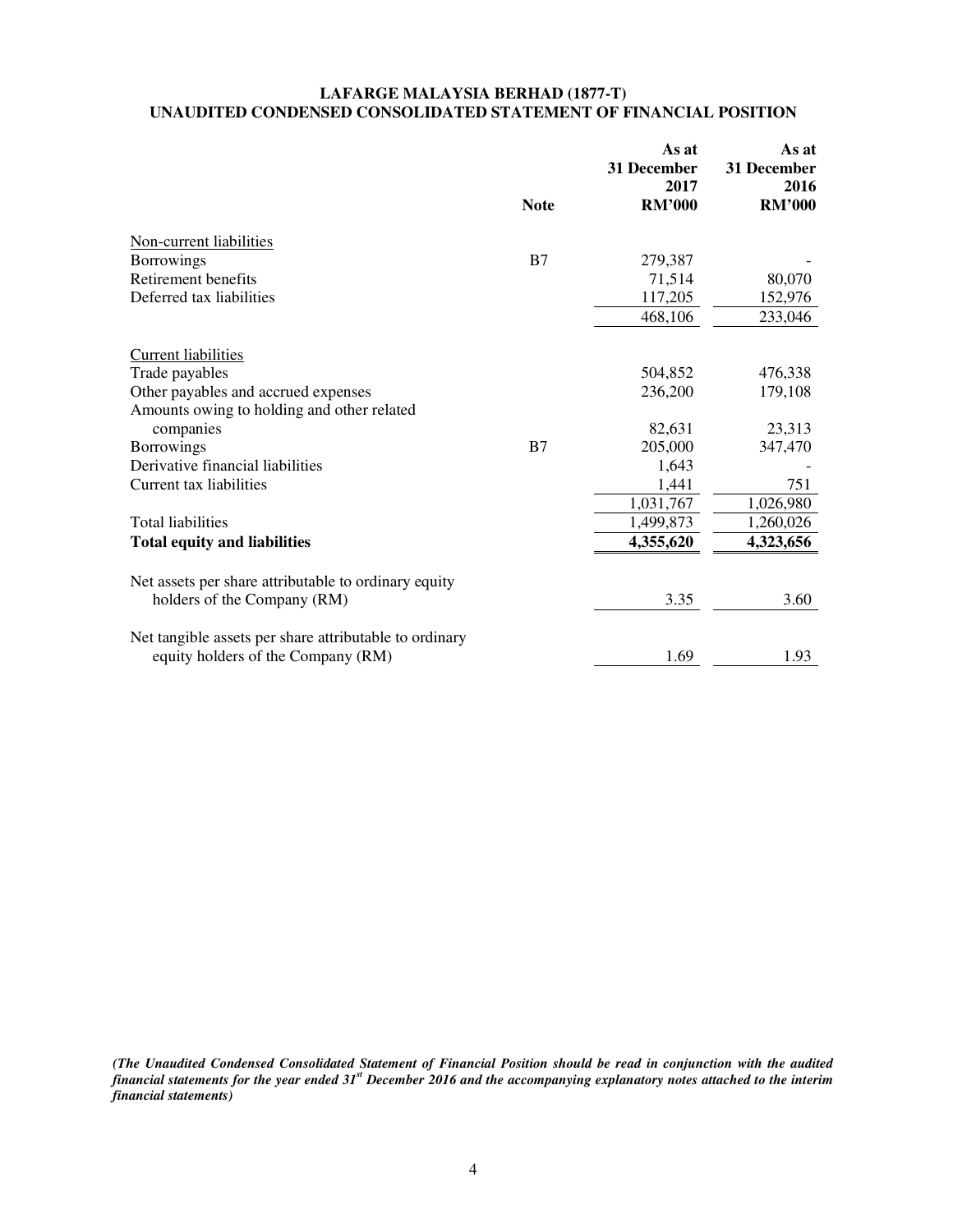# **LAFARGE MALAYSIA BERHAD (1877-T) UNAUDITED CONDENSED CONSOLIDATED STATEMENT OF CHANGES IN EQUITY**

|                                                                                                                |                                          |                                          |                                                                 | Non-distributable                                                         |                                                                            |                                                   | <b>Distributable</b>                                |                               |                                                          |                                                |
|----------------------------------------------------------------------------------------------------------------|------------------------------------------|------------------------------------------|-----------------------------------------------------------------|---------------------------------------------------------------------------|----------------------------------------------------------------------------|---------------------------------------------------|-----------------------------------------------------|-------------------------------|----------------------------------------------------------|------------------------------------------------|
|                                                                                                                | <b>Share</b><br>Capital<br><b>RM'000</b> | <b>Share</b><br>Premium<br><b>RM'000</b> | Capital<br><b>Redemption</b><br><b>Reserve</b><br><b>RM'000</b> | <b>Exchange</b><br><b>Equalisation</b><br><b>Reserve</b><br><b>RM'000</b> | <b>Investment</b><br><b>Revaluation</b><br><b>Reserve</b><br><b>RM'000</b> | <b>Hedging</b><br><b>Reserve</b><br><b>RM'000</b> | <b>Retained</b><br><b>Earnings</b><br><b>RM'000</b> | <b>Total</b><br><b>RM'000</b> | Non-<br>controlling<br><b>Interests</b><br><b>RM'000</b> | <b>Total</b><br><b>Equity</b><br><b>RM'000</b> |
| As at 1 January 2017<br>Profit for the period<br>Other comprehensive loss for                                  | 849,695                                  | 1,067,199                                | 33,798                                                          | 27,634                                                                    | 356                                                                        | 20                                                | 1,079,998<br>(215,160)                              | 3,058,700<br>(215,160)        | 4,930<br>1,575                                           | 3,063,630<br>(213,585)                         |
| the period, net of tax<br>Transfer arising from "no par<br>value" regime $(1)$                                 |                                          | 1,100,997 (1,067,199)                    | (33,798)                                                        | 235                                                                       | 778                                                                        | (1,212)                                           | 5,866                                               | 5,667                         | 35                                                       | 5,702                                          |
| As at 31 December 2017                                                                                         | 1,950,692                                |                                          | $\overline{\phantom{a}}$                                        | 27,869                                                                    | 1,134                                                                      | (1,192)                                           | 870,704                                             | 2,849,207                     | 6,540                                                    | 2,855,747                                      |
| As at 1 January 2016<br>Profit for the period                                                                  | 849,695                                  | 1,067,199                                | 33,798                                                          | 28,427                                                                    | 36                                                                         | 125                                               | 1,110,595<br>76,673                                 | 3,089,875<br>76,673           | 4,929<br>1,056                                           | 3,094,804<br>77,729                            |
| Other comprehensive loss for<br>the period, net of tax<br>Acquisition of additional<br>interest in an existing |                                          |                                          |                                                                 | (793)                                                                     | 320                                                                        | (105)                                             | (5,414)                                             | (5,992)                       | (110)                                                    | (6,102)                                        |
| subsidiary<br>Dividends                                                                                        |                                          |                                          |                                                                 |                                                                           |                                                                            | $\overline{\phantom{a}}$                          | 108<br>(101, 964)                                   | 108<br>(101, 964)             | (945)<br>$\blacksquare$                                  | (837)<br>(101, 964)                            |
| As at 31 December 2016                                                                                         | 849,695                                  | 1,067,199                                | 33,798                                                          | 27,634                                                                    | 356                                                                        | 20                                                | 1,079,998                                           | 3,058,700                     | 4,930                                                    | 3,063,630                                      |

 $<sup>(1)</sup>$  Effective from 31 January 2017, the new Companies Act 2016 ("the Act") abolished the concept of authorised share capital and par value of share capital. Consequently, the credit balance of</sup> the share premium account and capital redemption reserve become part of the Company's share capital pursuant to the transitional provision set out in Section 618(2) of the Act. Notwithstanding this provision, the Company may within 24 months from the commencement of the Act, use this amount for purposes as set out in Section 618(3) of the Act. There is no impact on the numbers of ordinary shares in issue or the relative entitlement of any of the members as a result of this transition.

*(The Unaudited Condensed Consolidated Statement of Changes in Equity should be read in conjunction with the audited financial statements for the year ended 31st December 2016 and the accompanying explanatory notes attached to the interim financial statements)*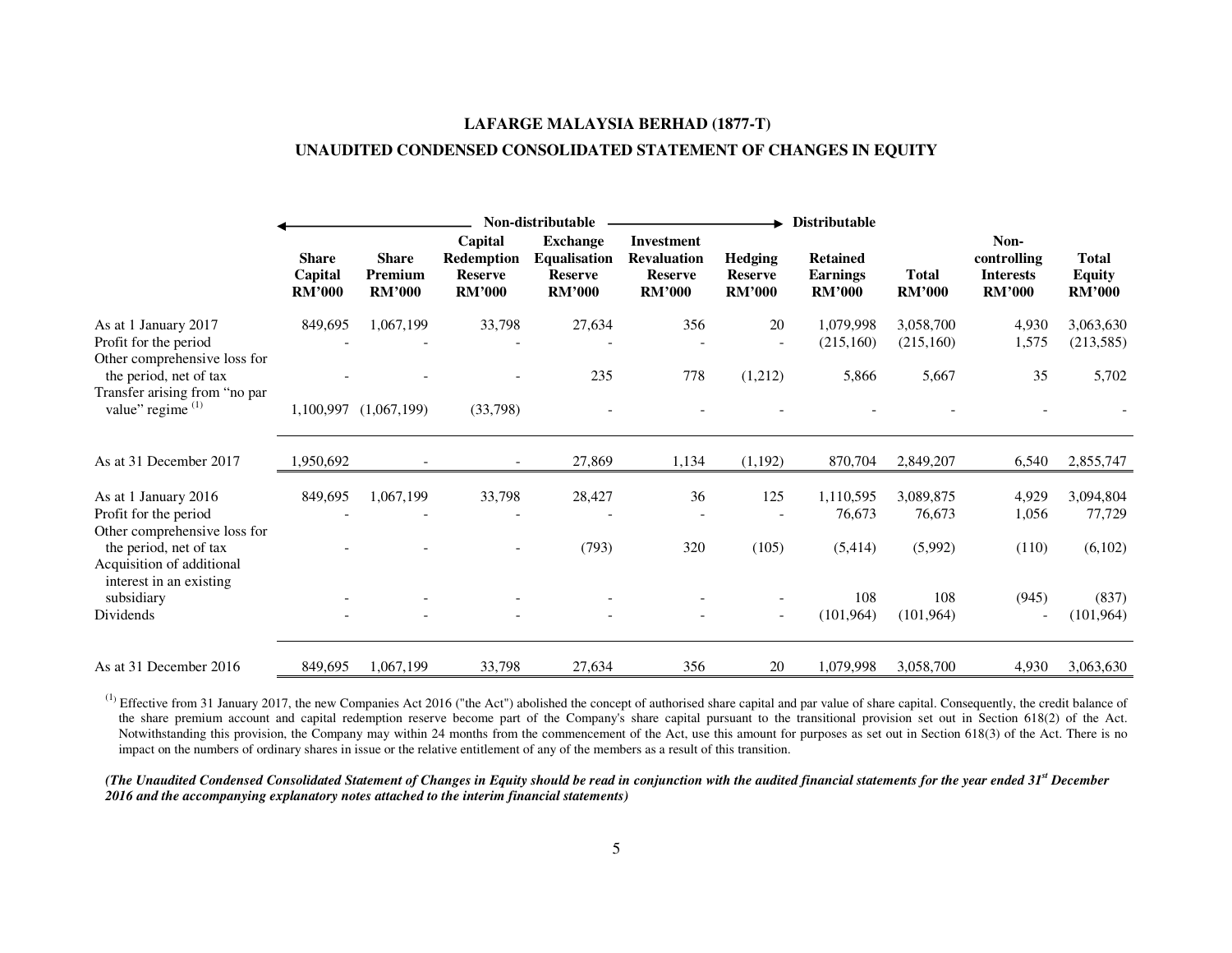## **LAFARGE MALAYSIA BERHAD (1877-T) UNAUDITED CONDENSED CONSOLIDATED STATEMENT OF CASH FLOWS**

|                                                           | <b>12 months Financial Year Ended</b> |                |  |
|-----------------------------------------------------------|---------------------------------------|----------------|--|
|                                                           | 31 December<br>31 December            |                |  |
|                                                           | 2017                                  | 2016           |  |
|                                                           | <b>RM'000</b>                         | <b>RM'000</b>  |  |
| <b>Cash Flows From Operating Activities</b>               |                                       |                |  |
| (Loss)/profit before tax                                  | (279, 037)                            | 74,281         |  |
| Adjustments for:-                                         |                                       |                |  |
| Allowance for inventory obsolescence                      | 1,044                                 | 2,806          |  |
| Amortisation of:                                          |                                       |                |  |
| - other intangible assets                                 | 2,857                                 | 2,586          |  |
| - prepaid lease payments on leasehold land                | 4,772                                 | 5,577          |  |
| Depreciation of:                                          |                                       |                |  |
| - investment property                                     | 4                                     | $\overline{4}$ |  |
| - property, plant and equipment                           | 201,672                               | 187,702        |  |
| Derivative loss/(gain)                                    | 347                                   | (87)           |  |
| Dividend income                                           | (198)                                 | (189)          |  |
| Finance cost                                              | 25,099                                | 19,621         |  |
| Impairment loss recognised on trade receivables           | 2,222                                 | 4,780          |  |
| Interest income                                           | (5,117)                               | (4,860)        |  |
| (Gain)/loss on disposal of:                               |                                       |                |  |
| - property, plant and equipment                           | (5,837)                               | 2,478          |  |
| - subsidiary                                              |                                       | 8,255          |  |
| - prepaid lease payment                                   | (8,984)                               |                |  |
| - unquoted investment                                     | 10                                    |                |  |
| Gain on bargain purchase                                  |                                       | (602)          |  |
| Property, plant and equipment written off                 | 8,202                                 | 6,703          |  |
| Provision for retirement benefits                         | 3,754                                 | 9,347          |  |
| Reversal of impairment loss on trade receivables          | (3,613)                               | (2,016)        |  |
| Reversal of allowance for inventory obsolescence          |                                       | (3,236)        |  |
| Unrealised loss/(gain) on foreign exchange                | 5,256                                 | (426)          |  |
| Share of results of joint venture                         | 5,015                                 | 8,956          |  |
| Operating (loss)/profit before changes in working capital | (42, 532)                             | 321,680        |  |
| (Increase)/decrease in:                                   |                                       |                |  |
| Inventories                                               | (81,593)                              | (2,014)        |  |
| Receivables                                               | (11,006)                              | (26, 523)      |  |
| Amounts owing by holding and other related companies      | (6, 468)                              | 5,054          |  |
| (Decrease)/Increase in:                                   |                                       |                |  |
| Payables                                                  | 55,649                                | 111,749        |  |
| Amounts owing to holding and other related companies      | 59,834                                | (25, 582)      |  |
| Cash (used in)/generated from operations                  | (26, 116)                             | 384,364        |  |
| Retirement benefits paid                                  | (4,635)                               | (5,974)        |  |
| Tax paid                                                  | (39, 584)                             | (86,101)       |  |
| Net cash (used in)/generated from operating activities    | (70, 335)                             | 292,289        |  |
|                                                           |                                       |                |  |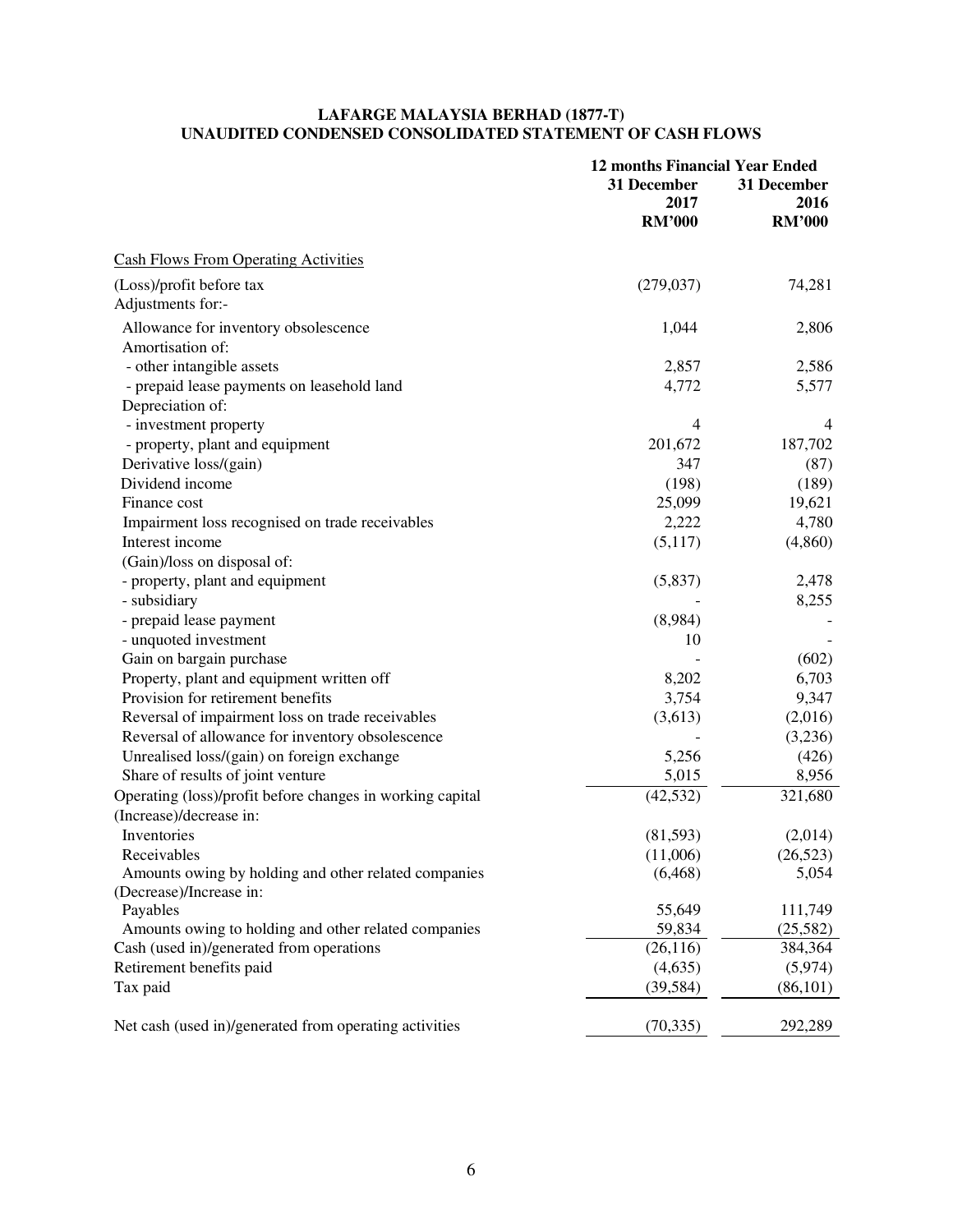## **LAFARGE MALAYSIA BERHAD (1877-T) UNAUDITED CONDENSED CONSOLIDATED STATEMENT OF CASH FLOWS**

|                                                                | <b>12 months Financial Year Ended</b> |                     |  |
|----------------------------------------------------------------|---------------------------------------|---------------------|--|
|                                                                | 31 December<br>2017                   | 31 December<br>2016 |  |
|                                                                | <b>RM'000</b>                         | <b>RM'000</b>       |  |
| <b>Cash Flows From Investing Activities</b>                    |                                       |                     |  |
| Additions to property, plant and equipment                     | (177, 278)                            | (247, 691)          |  |
| Acquisitions of additional interests in an existing subsidiary |                                       | (837)               |  |
| Dividend received                                              | 198                                   | 189                 |  |
| Net cash outflow from acquisition of subsidiaries (Note a)     |                                       | (356)               |  |
| Interest received                                              | 5,117                                 | 4,860               |  |
| Payment for prepaid lease payments                             | (290)                                 | (450)               |  |
| Proceeds from disposal of:                                     |                                       |                     |  |
| - property, plant and equipment                                | 6,452                                 | 2,888               |  |
| - subsidiary                                                   |                                       | 27,972              |  |
| - prepaid lease payment                                        | 11,644                                |                     |  |
| - unquoted investment                                          | 50                                    |                     |  |
| Net cash used in investing activities                          | (154, 107)                            | (213, 425)          |  |
| <b>Cash Flows From Financing Activities</b>                    |                                       |                     |  |
| Dividends paid                                                 |                                       | (169,940)           |  |
| Interest paid                                                  | (17, 881)                             | (21, 537)           |  |
| Drawdown of borrowings                                         | 430,282                               | 14,500              |  |
| Repayment of borrowings                                        | (287,000)                             | (14,600)            |  |
| Net cash generated from/(used in) financing activities         | 125,401                               | (191, 577)          |  |
| Net Change in Cash and Cash Equivalents                        | (99,041)                              | (112,713)           |  |
| Effects of currency translations                               | (771)                                 | 1,036               |  |
| Cash and Cash Equivalents at beginning of the year             | 199,718                               | 311,395             |  |
| Cash and Cash Equivalents at end of the year                   | 99,906                                | 199,718             |  |
|                                                                |                                       |                     |  |
| Cash and bank balances                                         | 99,906                                | 206,188             |  |
| Bank overdraft (Note B7)                                       |                                       | (6,470)             |  |
|                                                                | 99,906                                | 199,718             |  |

*(The Unaudited Condensed Consolidated Statement of Cash Flows should be read in conjunction with the audited financial statements for the year ended 31st December 2016 and the accompanying explanatory notes attached to the interim financial statements)*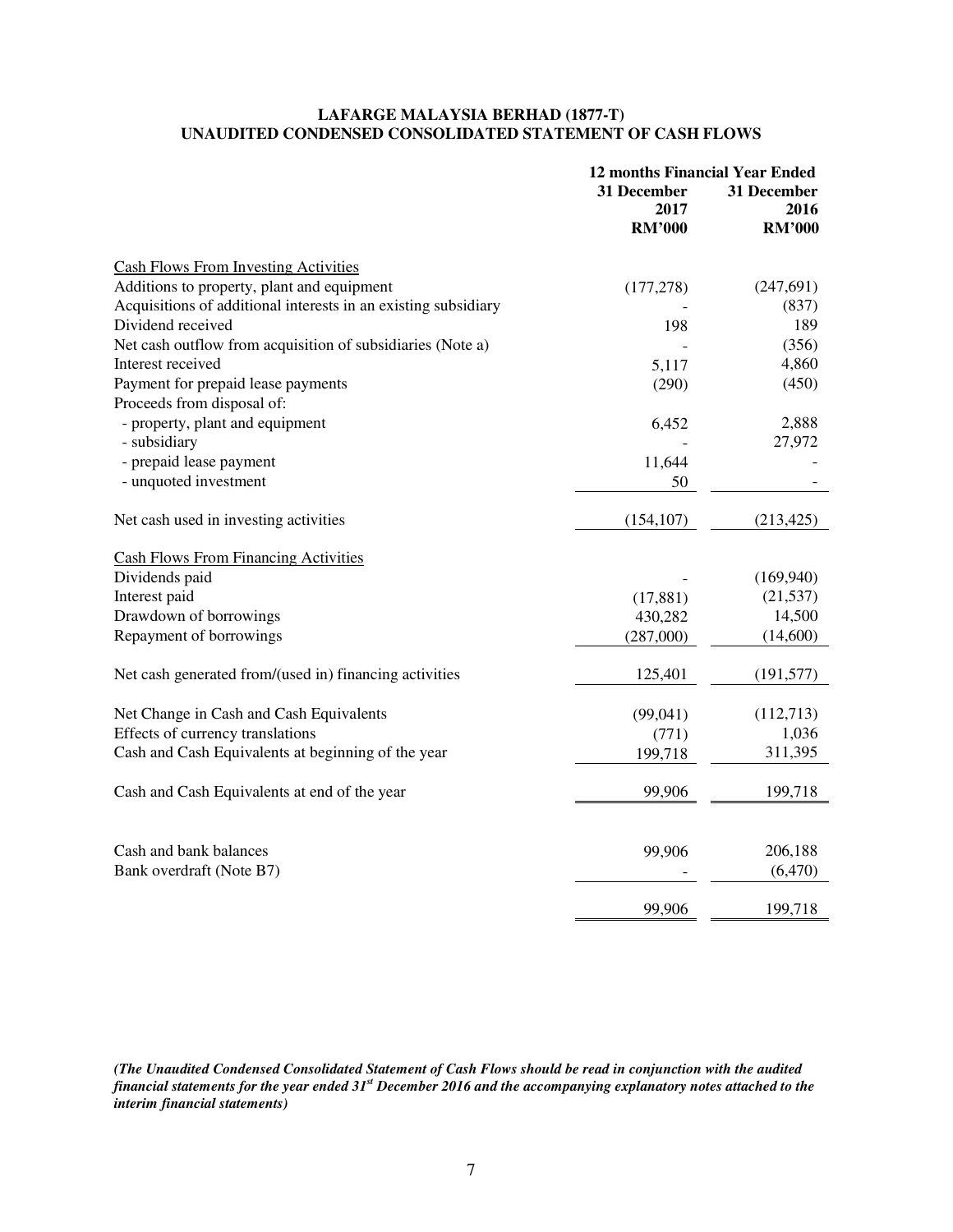#### **LAFARGE MALAYSIA BERHAD (1877-T)**

## **A. EXPLANATORY NOTES PURSUANT TO MALAYSIAN FINANCIAL REPORTING STANDARD ("MFRS") 134**

#### **A1. Basis of Preparation**

The interim financial statements have been prepared in accordance with Malaysian Financial Reporting Standard ("MFRS") 134 Interim Financial Reporting issued by the Malaysian Accounting Standards Board ("MASB") and paragraph 9.22 of Bursa Malaysia Securities Berhad ("Bursa Securities") Main Market Listing Requirements.

The interim financial statements should be read in conjunction with the Group's audited financial statements for the year ended 31 December 2016. The audited financial statements of the Group for the year ended 31 December 2016 were prepared in accordance with MFRS and International Financial Reporting Standards ("IFRS"). These explanatory notes attached to the interim financial statements provide an explanation of events and transactions that are significant to an understanding of the changes in the financial position and performance of the Group since the year ended 31 December 2016.

#### **A2. Significant Accounting Policies**

The significant accounting policies adopted are consistent with those of the audited financial statements for the year ended 31 December 2016, except for the adoption of the following MFRSs and amendments to MFRSs:

## **Adoption of Amendments to MFRSs**

Effective for annual periods beginning on or after 1 January 2017:

| Amendments to MFRS 107 | Disclosure Initiative                                    |
|------------------------|----------------------------------------------------------|
| Amendments to MFRS 112 | Recognition of Deferred Tax Assets for Unrealised Losses |
| Amendments to MFRS 12  | Annual Improvements to MFRS Standards 2014 - 2016 Cycle  |

The adoption of the abovementioned Amendments to MFRSs has no significant effect to the Group's consolidated financial statements of the current quarter or comparative consolidated financial statements of the prior financial year.

The Group has not adopted the following new and revised MFRSs that have been issued but are not yet effective:

| MFRS 9                                       | Financial Instruments <sup>1</sup>                                                                    |
|----------------------------------------------|-------------------------------------------------------------------------------------------------------|
| MFRS 15                                      | Revenue from Contracts with Customers <sup>1</sup>                                                    |
| MFRS 16                                      | Leases <sup>2</sup>                                                                                   |
| Amendments to MFRS 10 and<br><b>MFRS</b> 128 | Sale or Contribution of Assets between an Investor and its Associate<br>or Joint Venture <sup>3</sup> |
| Amendments to MFRS 128                       | Long-term Interests in Associates and Joint Venture <sup>2</sup>                                      |
| Amendments to MFRS 140                       | Transfers of Investment Properties <sup>1</sup>                                                       |
| IC Interpretation 22                         | Foreign Currency Transactions and Advance Consideration <sup>1</sup>                                  |
| IC Interpretation 23                         | Uncertainty over Income Tax Treatments <sup>2</sup>                                                   |
| Amendments to MFRSs                          | Annual Improvements to IFRSs 2014 - 2016 Cycle <sup>1</sup>                                           |
| Amendments to MFRSs                          | Annual Improvements to IFRSs 2015 - 2017 Cycle <sup>2</sup>                                           |

<sup>1</sup> Effective for annual periods beginning on or after 1 January 2018 2

Effective for annual periods beginning on or after 1 January 2019

Effective date to be determined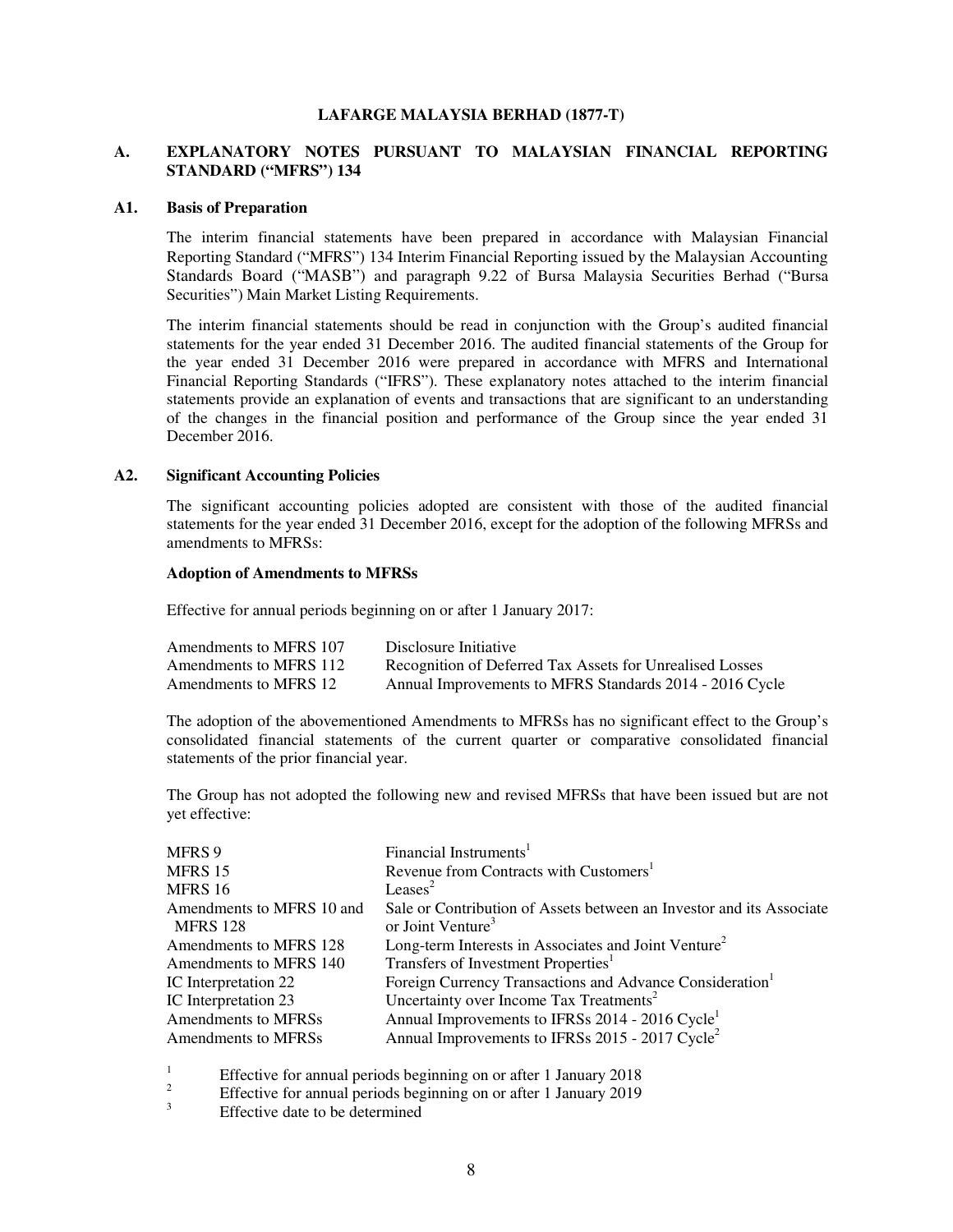The Directors anticipate that the abovementioned Standards and Amendments will be adopted in the annual financial statements of the Group when they become effective and that the adoption of these Standards and Amendments will have no material impact on the financial statements of the Group in the period of initial application except for MFRS 16. The Group is currently assessing the financial impact of adopting MFRS 16.

Further details of the impact on the financial statements in the period of initial application of MFRS 9 and 15 are as below:

#### **MFRS 9 Financial Instruments**

MFRS 9 issued in November 2009 introduced new requirements for the classification and measurement of financial assets. MFRS 9 was subsequently amended in October 2010 to include requirements for the classification and measurement of financial liabilities and for derecognition, and in November 2013 to include the new requirements for general hedge accounting. Another revised version of MFRS 9 was issued in July 2014 mainly to include a) impairment requirements for financial assets and b) limited amendments to the classification and measurement requirements by introducing a 'fair value through other comprehensive income' (FVTOCI) measurement category for certain simple debt instruments.

Key requirements of MFRS 9:

- all recognised financial assets that are within the scope of MFRS 139 *Financial Instruments: Recognition and Measurement* are required to be subsequently measured at amortised cost or fair value. Specifically, debt investments that are held within a business model whose objective is to collect the contractual cash flows, and that have contractual cash flows that are solely payments of principal and interest on the principal outstanding are generally measured at amortised cost at the end of subsequent accounting periods. All other debt investments and equity investments are measured at fair values at the end of subsequent accounting periods. In addition, under MFRS 9, entities may make an irrevocable election to present subsequent changes in the fair value of equity instruments (that is not held for trading) in other comprehensive income, with only dividend income generally recognised in profit or loss.
- with regard to the measurement of financial liabilities designated as at fair value through profit or loss, MFRS 9 requires that the amount of change in the fair value of the financial liability that is attributable to changes in the credit risk of that liability, is presented in other comprehensive income, unless the recognition of the effects of changes in the liability's credit risk in other comprehensive income would create or enlarge an accounting mismatch in profit or loss. Changes in fair value attributable to a financial liability's credit risk are not subsequently reclassified to profit or loss. Previously, under MFRS 139, the entire amount of the change in the fair value of the financial liability designated as at fair value through profit or loss was presented in profit or loss.
- in relation to the impairment of financial assets, MFRS 9 requires an expected credit loss model, as opposed to an incurred credit loss model under MFRS 139. The expected credit loss model requires an entity to account for expected credit losses and changes in those expected credit losses at each reporting date to reflect changes in credit risk since initial recognition. In other words, it is no longer necessary for a credit event to have occurred before credit losses are recognised.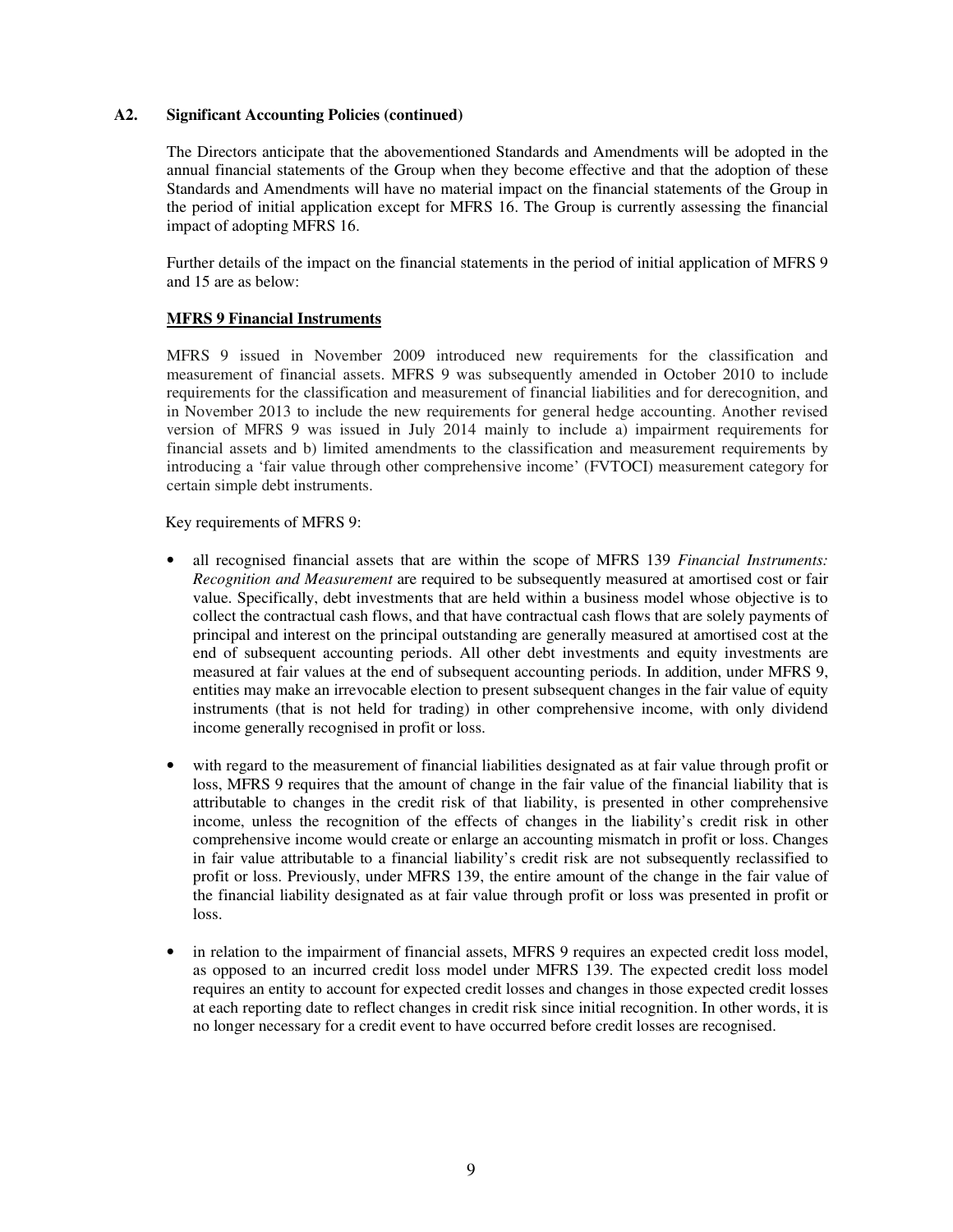### **MFRS 9 Financial Instruments - continued**

Key requirements of MFRS 9: - continued

• the new general hedge accounting requirements retain the three types of hedge accounting mechanisms currently available in MFRS 139. Under MFRS 9, greater flexibility has been introduced to the types of transactions eligible for hedge accounting, specifically broadening the types of instruments that qualify for hedging instruments and the types of risk components of nonfinancial items that are eligible for hedge accounting. In addition, the effectiveness test has been overhauled and replaced with the principle of an 'economic relationship'. Retrospective assessment of hedge effectiveness is also no longer required. Enhanced disclosure requirements about an entity's risk management activities have also been introduced.

Based on an analysis of the Group's financial assets and financial liabilities as at 31 December 2017 on the basis of the facts and circumstances that exist at that date, the Directors of the Company have assessed the impact of MFRS 9 to the financial statements of the Group and of the Company as follows:

#### Classification and measurement

- Investment classified as held-to-maturity and loans and receivables carried at amortised cost: these are held within a business model whose objective is to collect the contractual cash flows that are solely payments of principal and interest on the principal outstanding. Accordingly, these financial assets will continue to be subsequently measured at amortised cost upon the application of MFRS 9;
- Quoted and unquoted investments and others classified as available-for-sale investments carried at fair value: these investments qualify for designation as measured at FVTOCI under MFRS 9; however, the fair value gains or losses accumulated in the investment revaluation reserve will no longer be subsequently reclassified to profit or loss under MFRS 9, which is different from the current treatment. This will affect the amounts recognised in the Group's and the Company's profit or loss and other comprehensive income but will not affect total comprehensive income;
- All other financial assets and financial liabilities will continue to be measured on the same bases as is currently adopted under MFRS 139.

#### Impairment

Financial assets measured at amortised cost and investments that will be carried at FVTOCI under MFRS 9 (see classification and measurement section above) and financial guarantee contracts will be subject to the impairment provisions of MFRS 9.

The Group expects to apply the simplified approach to recognise lifetime expected credit losses for its trade receivables as required or permitted by MFRS 9. As regards the quoted, unquoted and others investments and debentures, the Directors consider that they have low credit risk and hence, expect to recognise 12-month expected credit losses for these items. In relation to amount owing by subsidiaries, holding and other related companies and financial guarantee contracts, the Directors have assessed that there has not been a significant increase in the credit risk of these items from initial recognition to 31 December 2017. Accordingly, the Directors expect to recognise 12-month expected credit losses for these items respectively.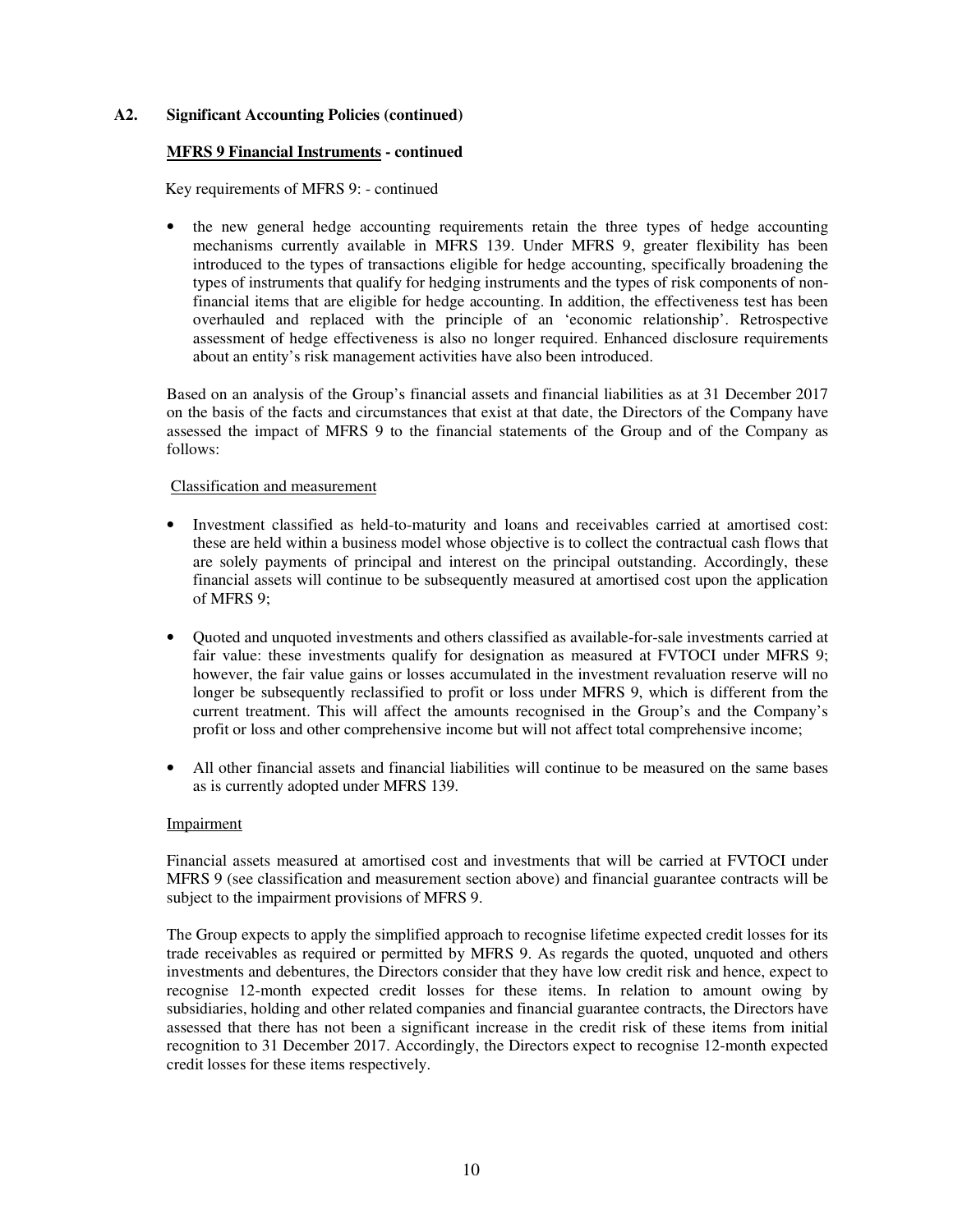## **MFRS 9 Financial Instruments - continued**

## Impairment - continued

With regard to the impact of the expected loss model on trade receivables, quoted, unquoted and others investments, debentures and amounts owing by subsidiaries, holding company and other related companies, the Directors do not anticipate that the application of expected credit loss model of MFRS 9 will have a material financial impact to the financial statements of the Group and of the Company.

#### Hedge accounting

The new hedge accounting requirements retain the three types of hedge accounting. However, greater flexibility has been introduced to the types of transactions eligible for hedge accounting, specifically broadening the types of instruments that qualify for hedging instruments and the types of risk components of non-financial items that are eligible for hedge accounting. In addition, the effectiveness test has been overhauled and replaced with the principle of an 'economic relationship'. Retrospective assessment of hedge effectiveness is also no longer required. Enhanced disclosure requirements about the Group's and Company's risk management activities have also been introduced.

The Directors do not anticipate that the application of the MFRS 9 hedge accounting requirements will have a material impact on the financial statements of the Group and of the Company.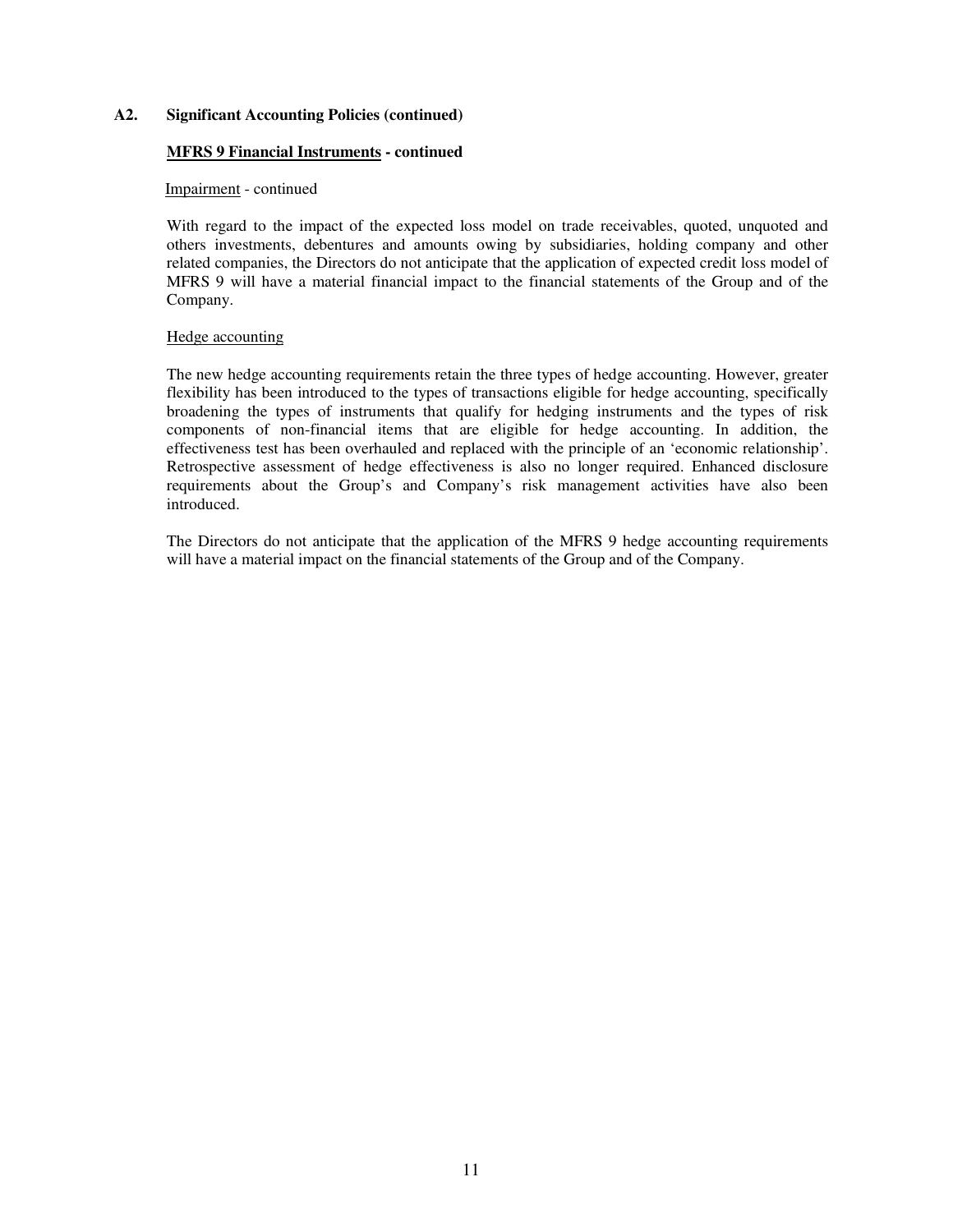#### **MFRS 15 Revenue from Contracts with Customers**

MFRS 15 establishes a single comprehensive model for entities to use in accounting for revenue arising from contracts with customers. MFRS 15 will supersede the current revenue recognition guidance including MFRS 118 Revenue, MFRS 111 Construction Contracts and the related interpretation when it becomes effective.

The core principle of MFRS 15 is that an entity should recognise revenue to depict the transfer of promised goods or services to customers in an amount that reflects the consideration to which the entity expects to be entitled in exchange for those goods or services. Specifically, the Standard introduces a 5-step approach to revenue recognition.

- Step 1 : Identify the contract(s) with a customer
- Step 2 : Identify the performance obligations in the contract
- Step 3 : Determine the transaction price
- Step 4 : Allocate the transaction price to the performance obligations in the contract
- Step 5 : Recognise revenue when (or as) the entity satisfies a performance obligation

Under MFRS 15, an entity recognises revenue when (or as) a performance obligation is satisfied, i.e. when 'control' of the goods or services underlying the particular performance obligation is transferred to the customer.

Far more prescriptive guidance has been added in MFRS 15 to deal with specific scenarios. Furthermore, extensive disclosures are required MFRS 15.

In June 2016, the MASB issued Clarifications to MFRS 15 in relation to the identification of performance obligations, principal versus agent considerations, as well as licensing application guidance.

Apart from providing more extensive disclosures on the Group's revenue transactions, the Directors do not anticipate that the application of MFRS 15 will have a significant impact on the financial position and or financial performance of the Group.

## **A3. Audit Report of Preceding Audited Financial Statements**

The audit reports of the preceding annual financial statements of the Company and of the Group were not subject to any qualification.

#### **A4. Seasonal or Cyclical Factors**

The operations of the Group are closely linked to the construction sector which would normally experience a slow-down in construction activities during festive seasons in Malaysia and Singapore.

## **A5. Unusual Items Affecting the Assets, Liabilities, Equity, Net Income or Cash Flows**

There were no items affecting the Group's assets, liabilities, equity, net income or cash flows that are material and unusual because of their nature, size or incidence.

#### **A6. Material Changes in Accounting Estimates**

There were no material changes in estimates of amounts reported in prior interim periods or in previous financial years which have a material effect in the current quarter.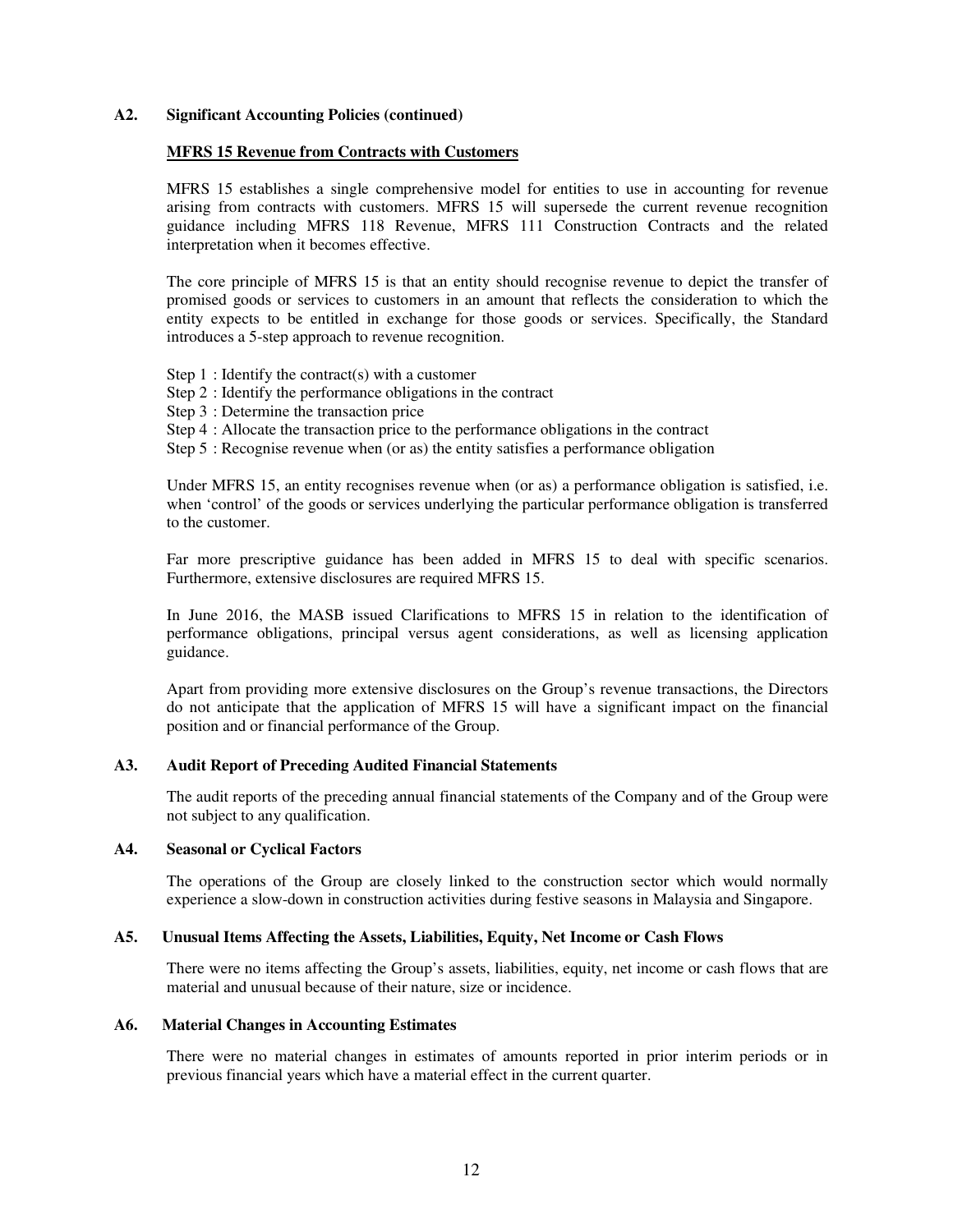## **A7. Capital Issues, Dealings in Own Shares and Repayment of Debt**

There were no issuance and repayment of debt and equity securities, share buy-back, share cancellations, share held as treasury shares and resale of treasury shares during the financial period under review.

## **A8. Dividend Paid**

There was no dividend payment during the financial year ended 31 December 2017.

## **A9. Segmental Information**

Segment information is presented in respect of the Group's business segments, which reflect the Group's internal reporting structure that are regularly reviewed by the Group's chief operating decision maker.

Segment results, assets and liabilities include items directly attributable to a segment as well as those that can be allocated on a reasonable basis. Unallocated items mainly comprise corporate assets and liabilities that relate to investing and financing activities and cannot be reasonably allocated to individual segments. These include mainly corporate assets, other investments, deferred tax assets/liabilities and current tax assets/liabilities.

The Group is organised into the following main operating segments:

Cement Cement business and trading of other building materials Aggregates & Concrete **Aggregates and ready-mixed concrete business**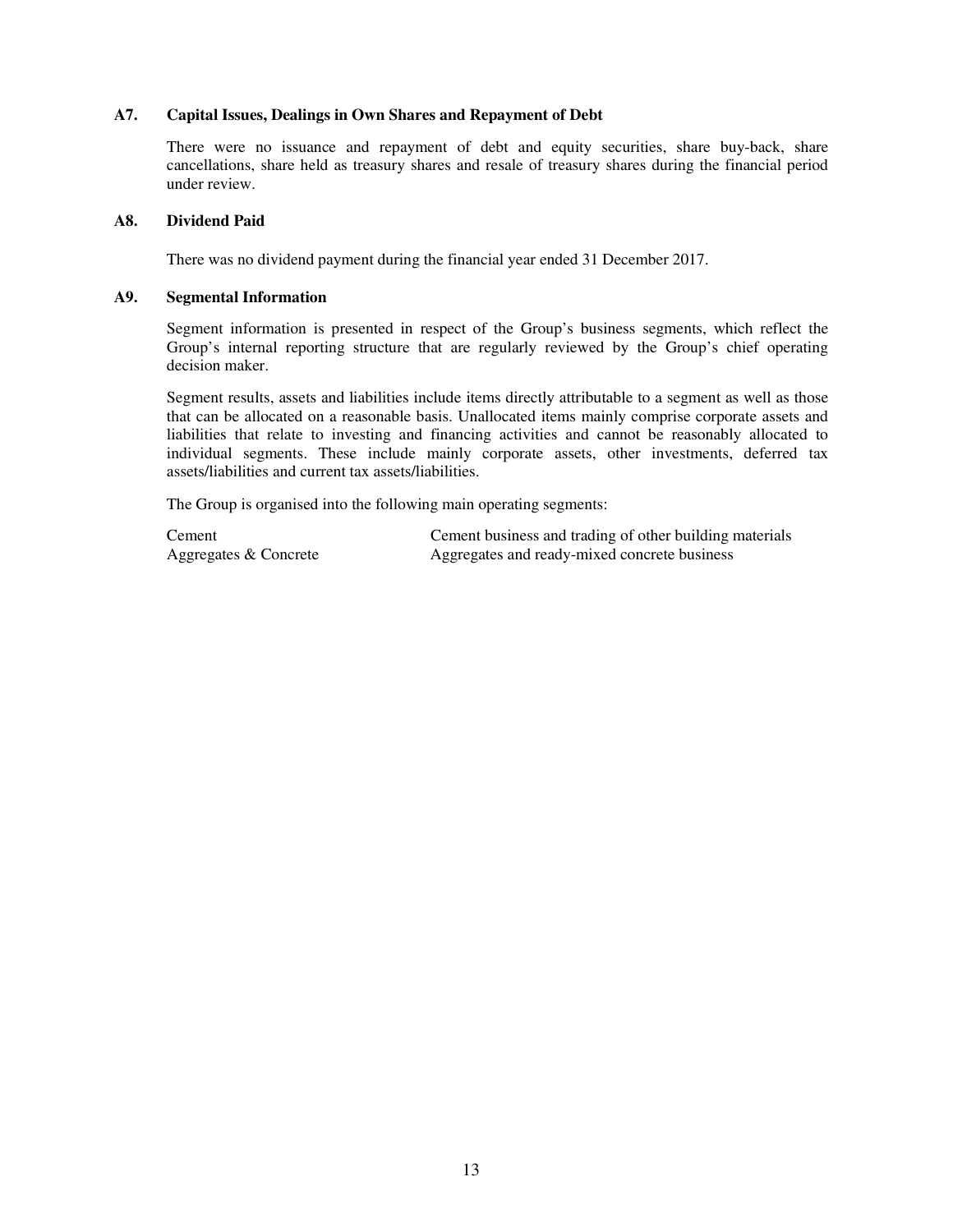# **A9. Segmental Information (continued)**

**Analysis of the Group's segment information is as follows:** 

|                                                                                  | <b>Cement</b>         |                       | <b>Aggregates &amp; Concrete</b> |                       | <b>Elimination</b>    |                       | <b>Total</b>          |                       |
|----------------------------------------------------------------------------------|-----------------------|-----------------------|----------------------------------|-----------------------|-----------------------|-----------------------|-----------------------|-----------------------|
| <b>12 Months Ended 31 December</b>                                               | 2017<br><b>RM'000</b> | 2016<br><b>RM'000</b> | 2017<br><b>RM'000</b>            | 2016<br><b>RM'000</b> | 2017<br><b>RM'000</b> | 2016<br><b>RM'000</b> | 2017<br><b>RM'000</b> | 2016<br><b>RM'000</b> |
| <b>Segment revenue</b>                                                           |                       |                       |                                  |                       |                       |                       |                       |                       |
| External revenue                                                                 | 1,617,187             | 1,943,269             | 631,646                          | 608,936               |                       |                       | 2,248,833             | 2,552,205             |
| Internal revenue                                                                 | 293,511               | 322,059               | 6,847                            | 9,514                 | (300, 358)            | (331,573)             |                       |                       |
|                                                                                  | 1,910,698             | 2,265,328             | 638,493                          | 618,450               | (300, 358)            | (331,573)             | 2,248,833             | 2,552,205             |
| Segment (loss)/profit                                                            | (270, 970)            | 99,770                | 16,930                           | (1,772)               |                       | ۰.                    | (254,040)             | 97,998                |
| Reconciliation of segment profit to<br>consolidated (loss)/profit before<br>tax: |                       |                       |                                  |                       |                       |                       |                       |                       |
| Interest income                                                                  |                       |                       |                                  |                       |                       |                       | 5,117                 | 4,860                 |
| Finance cost                                                                     |                       |                       |                                  |                       |                       |                       | (25,099)              | (19,621)              |
| Share of results of joint venture                                                |                       |                       |                                  |                       |                       |                       | (5,015)               | (8,956)               |
| Consolidated (loss)/profit before tax                                            |                       |                       |                                  |                       |                       |                       | (279, 037)            | 74,281                |
| <b>Segment assets</b>                                                            | 4,142,600             | 4,092,937             | 336,014                          | 290,880               | (390,713)             | (370, 013)            | 4,087,901             | 4,013,804             |
| Reconciliation of segment assets to<br>consolidated total assets:                |                       |                       |                                  |                       |                       |                       |                       |                       |
| Investment in joint venture                                                      |                       |                       |                                  |                       |                       |                       | 20,249                | 25,710                |
| Unallocated corporate assets                                                     |                       |                       |                                  |                       |                       |                       | 247,470               | 284,142               |
| Consolidated total assets                                                        |                       |                       |                                  |                       |                       |                       | 4,355,620             | 4,323,656             |
| <b>Segment liabilities</b>                                                       | 1,047,215             | 895,448               | 238,492                          | 244,193               | (388, 867)            | (380, 812)            | 896,840               | 758,829               |
| Reconciliation of segment liabilities<br>to consolidated total liabilities:      |                       |                       |                                  |                       |                       |                       |                       |                       |
| Interest bearing instruments                                                     |                       |                       |                                  |                       |                       |                       | 484,387               | 347,470               |
| Unallocated corporate liabilities                                                |                       |                       |                                  |                       |                       |                       | 118,646               | 153,727               |
| Consolidated total liabilities                                                   |                       |                       |                                  |                       |                       |                       | 1,499,873             | 1,260,026             |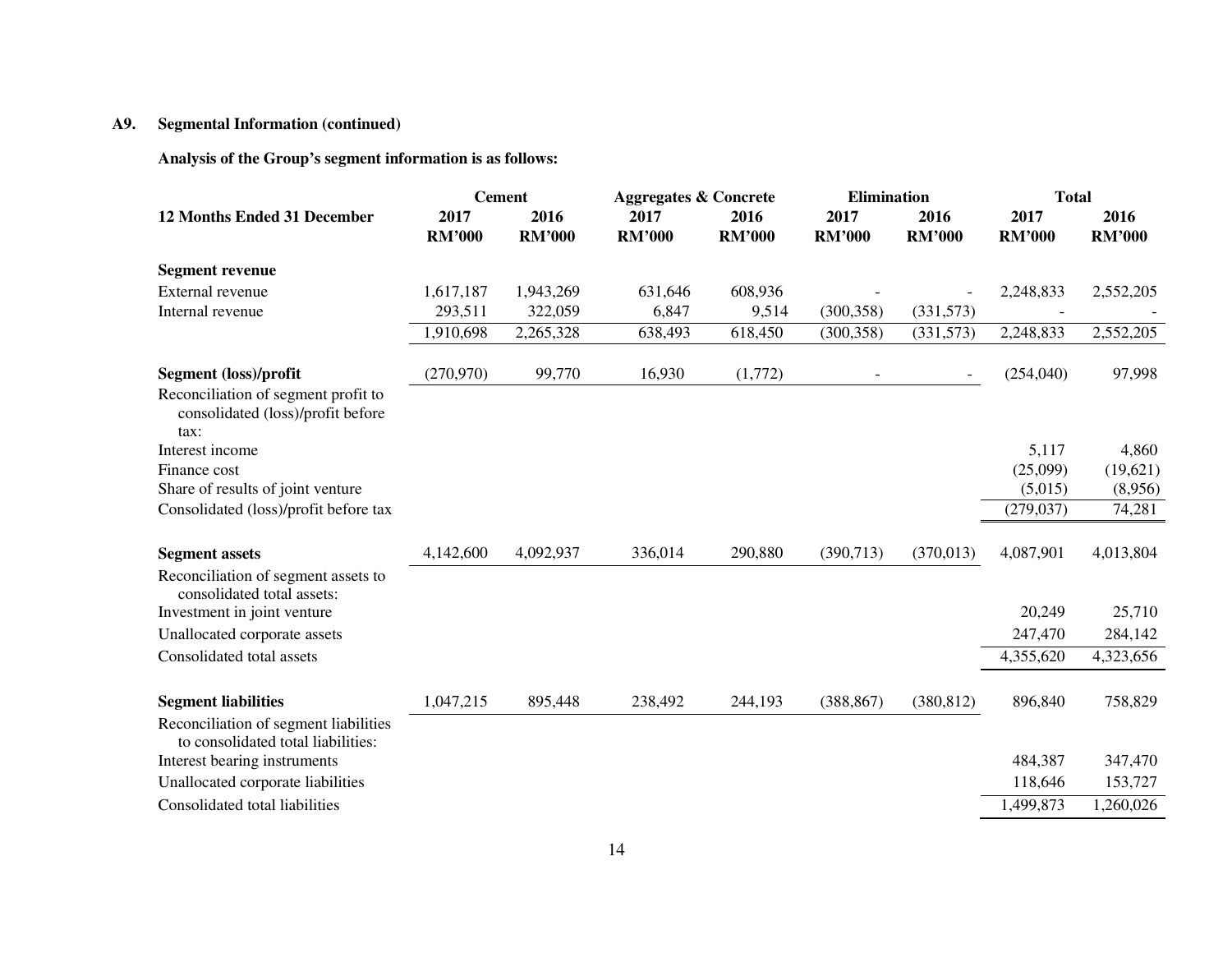## **A10. Valuation of Property, Plant and Equipment**

There is no revaluation of property, plant and equipment brought forward from the previous audited financial statements as the Group does not adopt a revaluation policy on its property, plant and equipment.

## **A11. Material Events Subsequent to Quarter End**

There were no other material events subsequent to the current financial quarter ended 31 December 2017 up to the date of this report which are likely to substantially affect the results of the operations of the Group.

## **A12. Changes in Group Composition**

There was no change in the composition for the Group in this quarter.

#### **A13. Contingent Liabilities**

The Group has no material contingent liabilities as at the date of this report.

## **A14. Commitments**

Outstanding commitments in respect of capital commitments at end of reporting date not provided for in the financial statements are as follows:

|                                    | As at<br>31 December<br>2017 |
|------------------------------------|------------------------------|
|                                    | <b>RM'000</b>                |
| In respect of capital expenditure: |                              |
| Approved and contracted for        | 38,526                       |
| Approved but not contracted for    | 129,477                      |
|                                    | 168,003                      |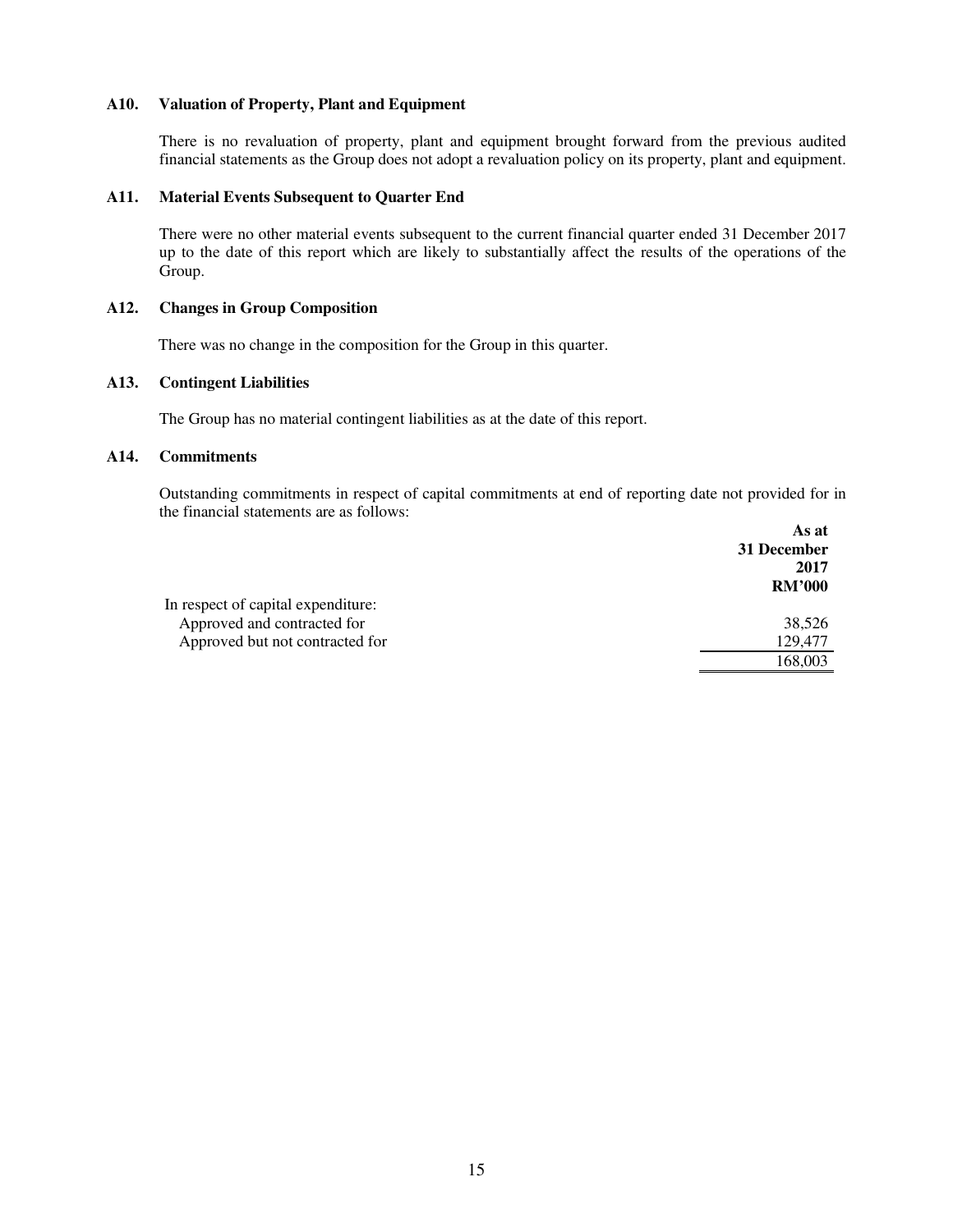## **B. EXPLANATORY NOTES PURSUANT TO APPENDIX 9B OF THE LISTING REQUIREMENTS OF BURSA SECURITIES**

#### **B1. Review of Group's Performance**

#### **Current Quarter vs. Corresponding Quarter of Previous Year.**

The Group's revenue decreased by 9.4% to RM576.4 million in the current quarter from RM636.4 million recorded in the corresponding quarter last year. This decrease was mainly attributable to lower sales contribution from the Cement segment caused by the soft market demand, increased industry capacity and continued pricing pressures.

On the back of this revenue decrease, the Group has recorded a loss before tax for the current quarter of RM102.8 million compared to a profit before tax of RM3.7 million for the same period last year. Lower operating profits from the Cement segment is due to weak demand coupled with a more competitive environment. The situation was further exacerbated by the increase in operating costs mainly from higher fuel cost and higher one-off separation cost.

## **Current Year to Date vs. Corresponding Year to Date of Previous Year.**

For the 12 months ended 31 December 2017, the Group registered a drop in revenue by 11.9% from RM2,552.2 million recorded in the same period last year to RM2,248.8 million this year. This was mainly due to weak market conditions and the competitive environment that have adversely affected the Group's sales revenue from the Cement segment. Higher sales contribution from the Concrete segment partially mitigated the Group's revenue decrease.

The Group recorded a loss before tax of RM279.0 million compared to a profit before tax in the corresponding period last year of RM74.3 million. This decrease in profitability was mainly attributable to the Cement segment's lower revenue contribution, higher fuel cost, higher depreciation of property, plant and equipment and higher one-off separation cost.

## **B2. Comparison with Preceding Quarter**

|                 | 4 <sup>th</sup> Quarter Ended<br>31 December 2017<br><b>RM'000</b> | 3 <sup>rd</sup> Quarter Ended<br>30 September 2017<br><b>RM'000</b> |
|-----------------|--------------------------------------------------------------------|---------------------------------------------------------------------|
| Revenue         | 576.355                                                            | 578,851                                                             |
| Loss before tax | (102, 821)                                                         | (54, 833)                                                           |

The Group's revenue at current quarter was slightly lower than last quarter mainly due to the continued pricing pressure in cement segment.

The Group has recorded a loss before tax of RM102.8 million compared to RM54.8 million in preceding quarter mainly attributed to the lower margin from cement segment due to the competitive environment coupled with the higher operating cost and higher one-off separation cost.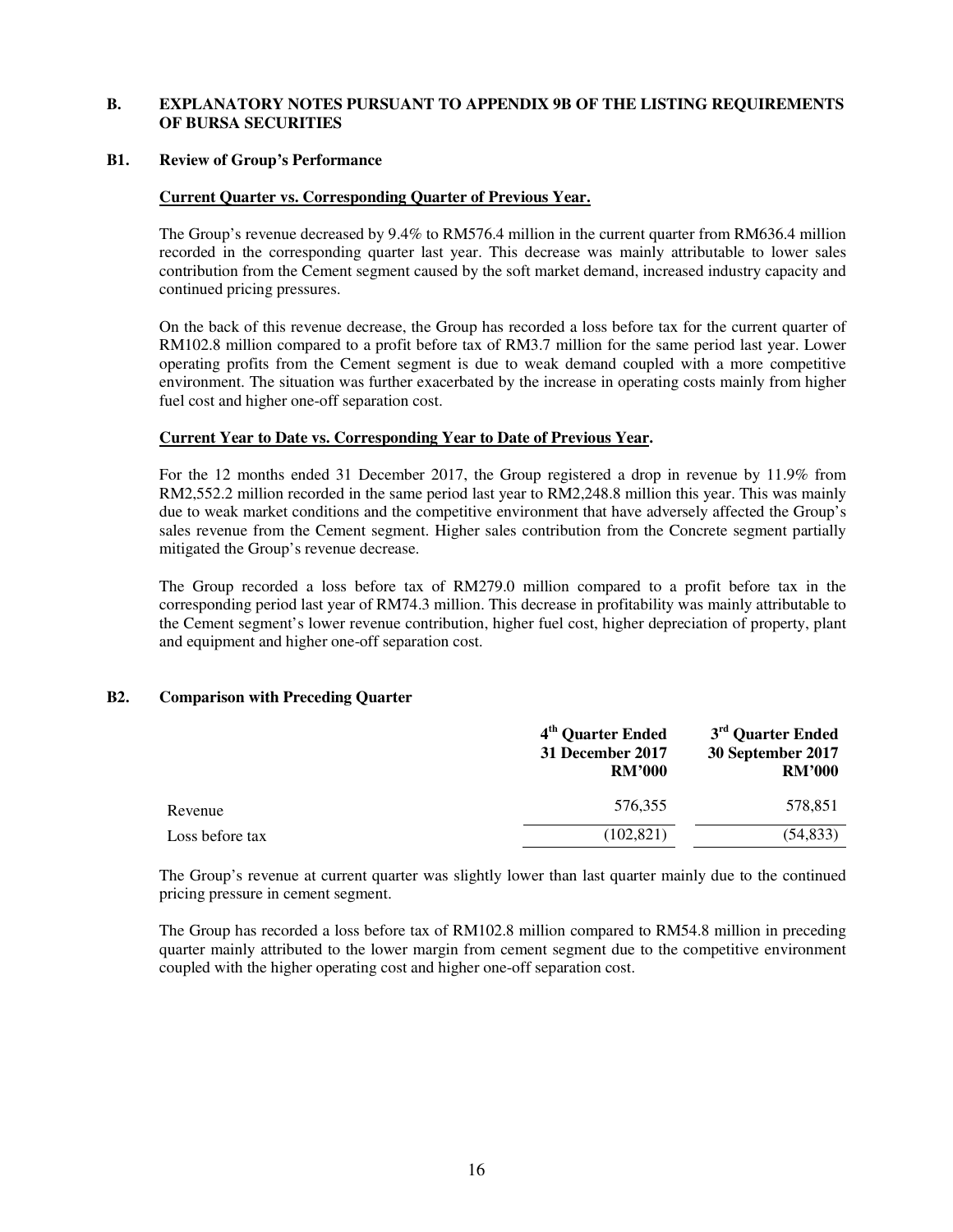## **B3. Prospects**

In view of the challenging environment, the Group will focus further on cost reduction through plant modernization and operational efficiency. It will also continue its efforts of differentiation on product offerings, services and route to market through application-based offers. It will take advantage of the good momentum in infrastructure projects. The Group is determined to strengthen its leading position in the Malaysian market.

## **B4. Profit Forecast and Profit Guarantee**

The Group did not publish any profit forecast or profit guarantee during the current quarter ended 31 December 2017.

## **B5. Income Tax Credit**

Income tax credit comprises the following:

|                             | <b>4th Quarter Ended</b> | <b>Year To Date Ended</b><br>31 December 2017 |  |
|-----------------------------|--------------------------|-----------------------------------------------|--|
|                             | 31 December 2017         |                                               |  |
|                             | <b>RM'000</b>            | <b>RM'000</b>                                 |  |
| In respect of current year: |                          |                                               |  |
| - income tax                | (8,198)                  | (19,281)                                      |  |
| - deferred tax              | 29,236                   | 79,872                                        |  |
| In respect of prior year:   |                          |                                               |  |
| - income tax                | 753                      | 2,485                                         |  |
| - deferred tax              | 1,668                    | 2,376                                         |  |
| Total tax credit            | 23,459                   | 65,452                                        |  |

The Group's effective tax rate for the current quarter is close to the statutory tax rate of 24% in Malaysia.

## **B6. Status of Corporate Proposals**

There were no corporate proposals announced but not completed as at the date of this report.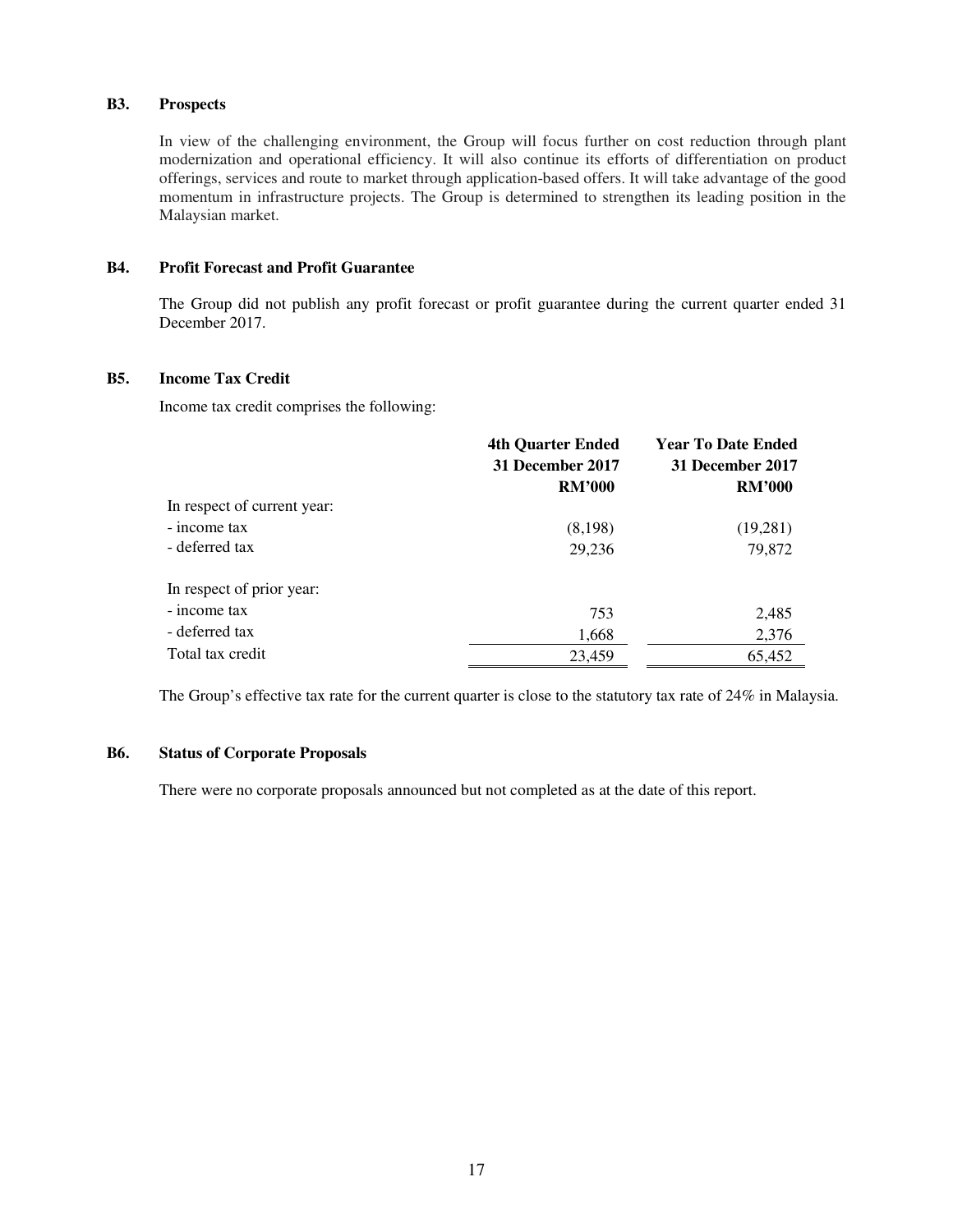## **B7. Group Borrowings**

The Group borrowings (denominated in Ringgit Malaysia) are as follows:

|                                | As at<br>31 December 2017 | As at<br>31 December 2016 |
|--------------------------------|---------------------------|---------------------------|
|                                | <b>RM'000</b>             | <b>RM'000</b>             |
| Short-term borrowings          |                           |                           |
| Non-secured                    |                           |                           |
| Medium Term Note               | 100,000                   | 280,000                   |
| Revolving credit               | 105,000                   | 54,000                    |
| Term loan (current)            |                           | 7,000                     |
| Bank overdraft                 |                           | 6,470                     |
|                                | 205,000                   | 347,470                   |
| Long-term borrowings           |                           |                           |
| Non-secured                    |                           |                           |
| Medium Term Note (non-current) | 279,387                   |                           |
| <b>Total Group borrowings</b>  | 484,387                   | 347,470                   |

All borrowings are denominated in Ringgit Malaysia.

# **B8. Material Litigation**

The claim by the Singaporean Comptroller of Income Tax against LMCB Holdings Pte Ltd and Lafarge Malaysia Berhad in the High Court of Singapore is ongoing and is at the pre trial stage. The hearing of appeals relating to the interim application have been fixed for 3 and 11 September 2018.

## **B9. Dividend**

The Directors do not recommend any interim dividend for the current quarter under review.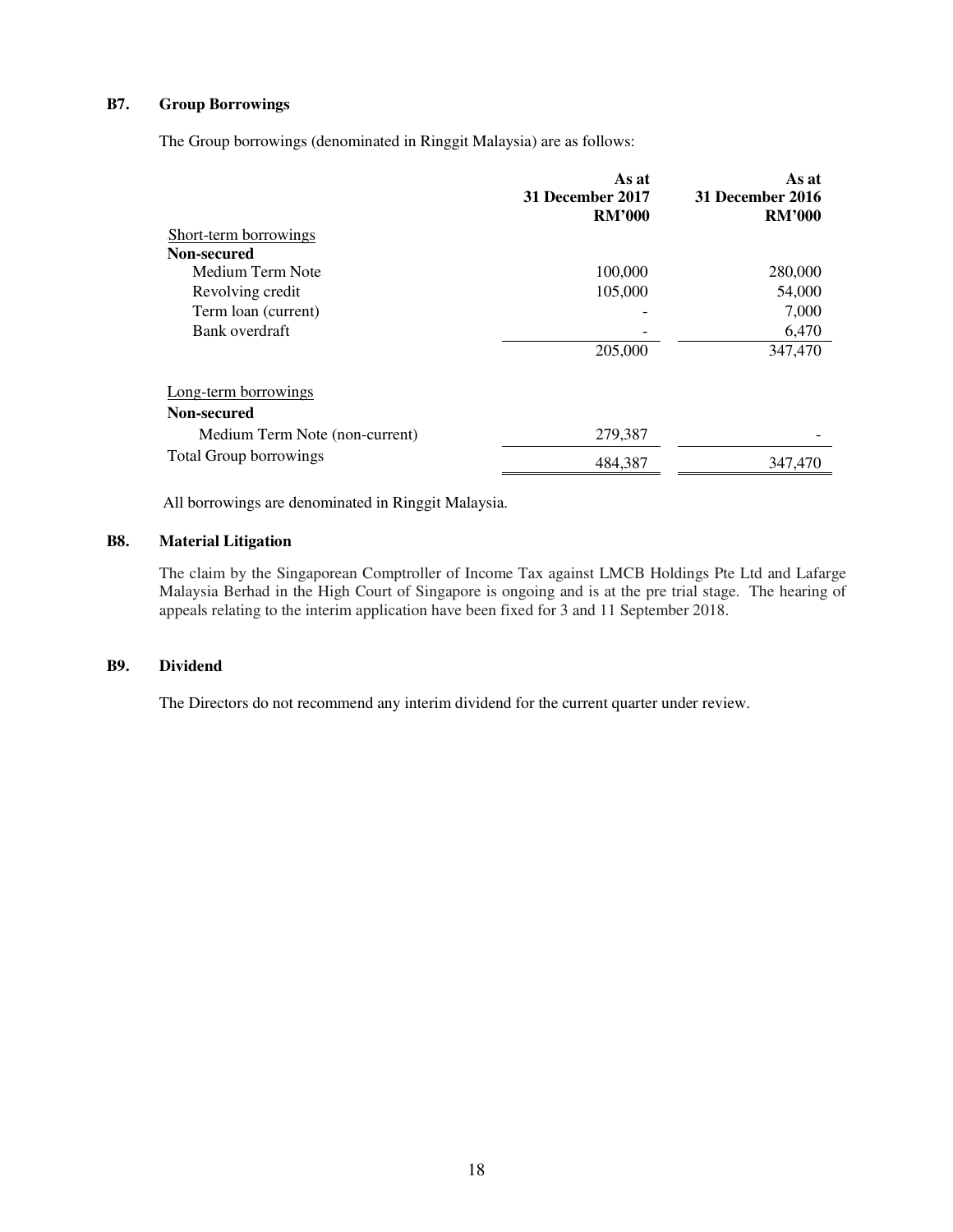# **B10. (Loss)/profit for the period**

|                                                                            | 4 <sup>th</sup> Quarter Ended        |                                      | <b>Year to Date Ended</b>            |                                      |
|----------------------------------------------------------------------------|--------------------------------------|--------------------------------------|--------------------------------------|--------------------------------------|
|                                                                            | 31 December<br>2017<br><b>RM'000</b> | 31 December<br>2016<br><b>RM'000</b> | 31 December<br>2017<br><b>RM'000</b> | 31 December<br>2016<br><b>RM'000</b> |
| (Loss)/profit for the period is arrived<br>after charging:                 |                                      |                                      |                                      |                                      |
| Allowance for inventory obsolescence<br>Amortisation of:                   | 1,570                                | 1,247                                | 1,044                                | 2,806                                |
| - other intangible assets                                                  | 851                                  | 693                                  | 2,857                                | 2,586                                |
| - prepaid lease payments on leasehold<br>land                              | 1,202                                | 1,386                                | 4,772                                | 5,577                                |
| Depreciation of:                                                           |                                      |                                      |                                      |                                      |
| - investment property                                                      | 1                                    | $\overline{2}$                       | 4                                    | 4                                    |
| - property, plant and equipment                                            | 49,212                               | 51,127                               | 201,672                              | 187,702                              |
| Derivative loss                                                            | 4,279                                | 891                                  | 3,744                                |                                      |
| Impairment loss recognised on trade<br>receivables<br>Loss on disposal of: | 176                                  | 4,059                                | 2,222                                | 4,780                                |
| - property, plant and equipment                                            |                                      | 1,486                                |                                      | 2,478                                |
| - investment property                                                      | 121                                  |                                      |                                      |                                      |
| - unquoted investments                                                     |                                      |                                      | 10                                   |                                      |
| - subsidiary                                                               |                                      | 8,255                                |                                      | 8,255                                |
| Property, plant and equipment written<br>off                               | 5,324                                | 5,429                                | 8,202                                | 6,703                                |
| Provision for retirement benefits                                          |                                      | 2,395                                | 3,754                                | 9,347                                |
| Realised loss on foreign exchange                                          | 239                                  | 454                                  |                                      |                                      |
| Unrealised loss on forei<br>gn exchange                                    | 5,096                                |                                      | 5,256                                |                                      |
| and after crediting:                                                       |                                      |                                      |                                      |                                      |
| Derivative gain<br>Gain on disposal of:                                    |                                      | 235                                  |                                      | 87                                   |
| - property, plant and equipment                                            | 90                                   |                                      | 5,837                                |                                      |
| - prepaid lease payment                                                    |                                      |                                      | 8,984                                |                                      |
| Reversal of impairment loss on trade<br>receivables                        | 2,066                                | 2,016                                | 3,613                                | 2,016                                |
| Reversal of provision for retirement<br>benefits                           | 4,416                                |                                      |                                      |                                      |
| Realised gain on foreign exchange                                          |                                      |                                      | 7,833                                | 4,727                                |
| Unrealised gain on foreign exchange                                        |                                      | 1,812                                |                                      | 426                                  |